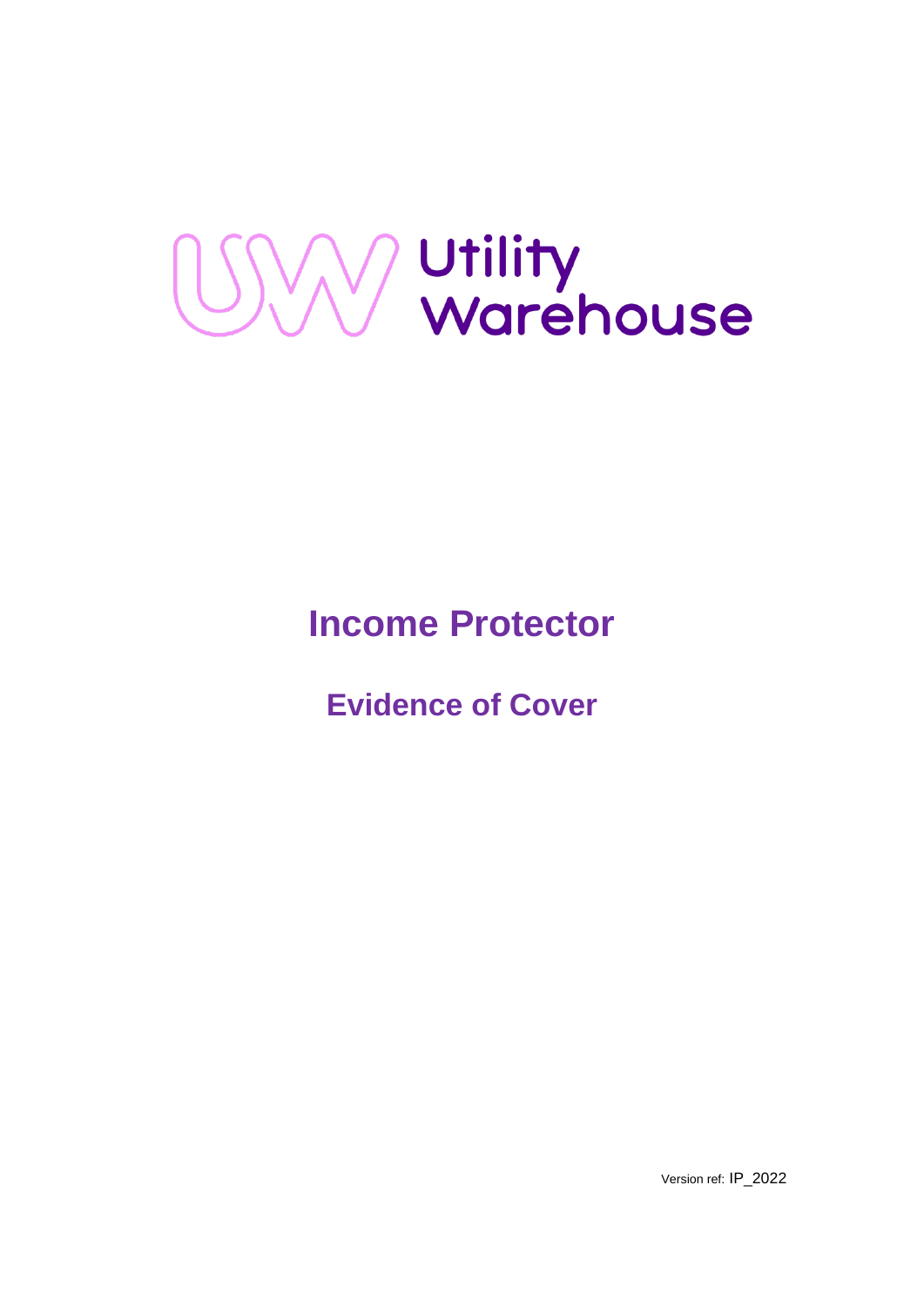# **CONTENTS**

| <b>Section</b> |                                                                                                                                          | Page(s)   |
|----------------|------------------------------------------------------------------------------------------------------------------------------------------|-----------|
|                | 1. Introduction                                                                                                                          | $2 - 3$   |
| 2.             | Important Information                                                                                                                    | $4 - 7$   |
| 3.             | <b>Insured Events</b>                                                                                                                    | 8         |
|                | 4. Personal Accident Insurance                                                                                                           | 9         |
|                | - The Cover<br>- The Insurance Limits<br>- The Exclusions - what is not covered                                                          |           |
|                | 5. Unemployment Insurance                                                                                                                | $10 - 12$ |
|                | - What is meant by unemployment?<br>- How the insurance pays out for unemployment claims<br>- The Exclusions - what is not covered       |           |
| 6.             | <b>Disability Insurance</b>                                                                                                              | $13 - 15$ |
|                | - What is meant by disability?<br>- How the insurance pays out for disability claims<br>- The Exclusions - what is not covered           |           |
| 7.             | <b>Hospitalisation Insurance</b>                                                                                                         | 16        |
|                | - What is meant by hospitalisation?<br>- How the insurance pays out for hospitalisation claims<br>- The Exclusions - what is not covered |           |
| 8.             | <b>General Exclusions</b>                                                                                                                | 17        |
|                | 9. Making a Claim                                                                                                                        | 18-20     |
|                | 10. When Your Cover Will End                                                                                                             | 21        |
|                | 11. Cancellation of Your Insurance                                                                                                       | 22        |
|                | 12. How to Make a Complaint                                                                                                              | 23-24     |
|                | 13. Legal, Regulatory & Other Information                                                                                                | 25-27     |
|                | 14. Definitions                                                                                                                          | 28-31     |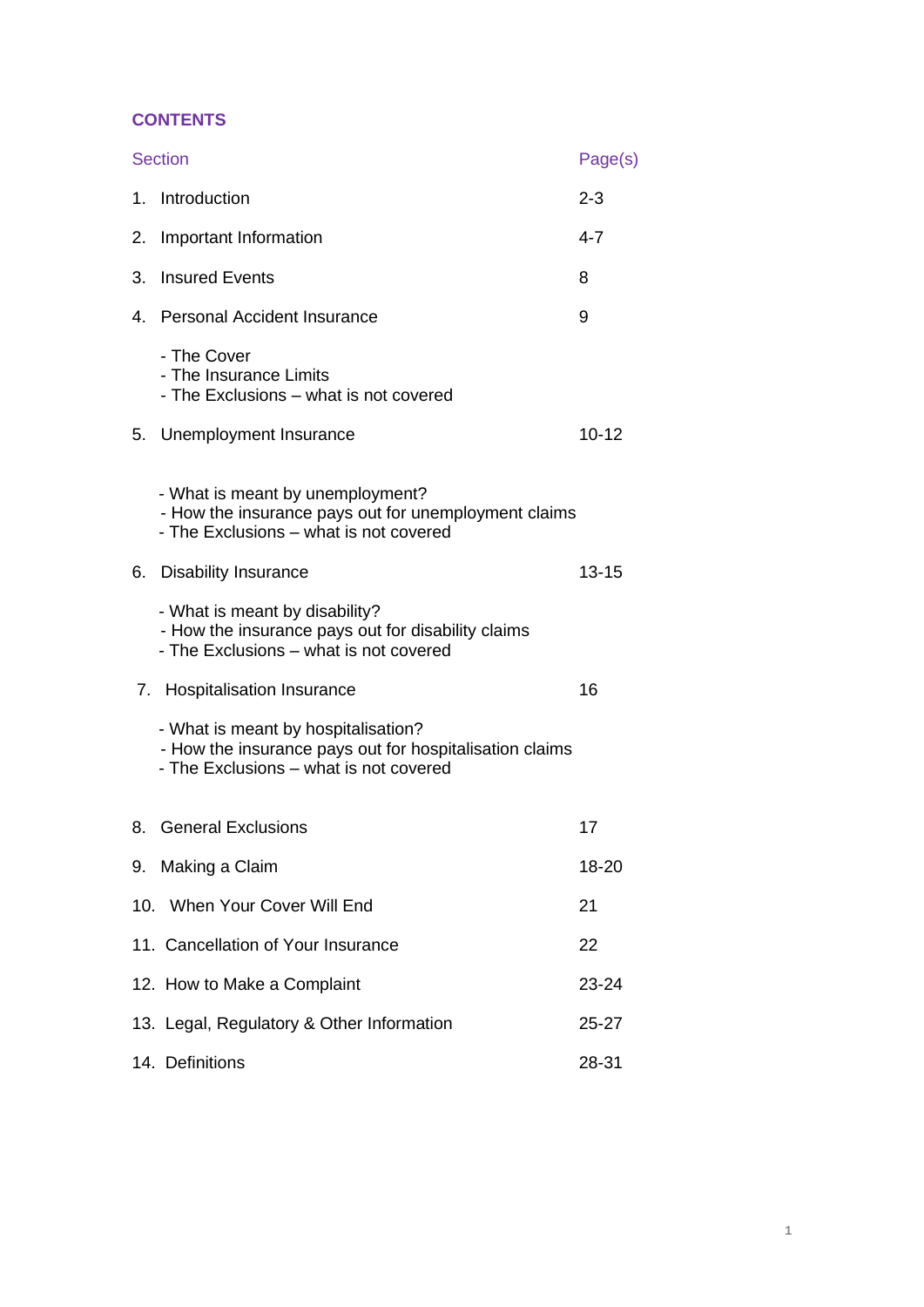# **SECTION 1 - INTRODUCTION**

## **About Income Protector**

This insurance has been designed to help protect a proportion of **your** monthly income if **you** cannot **work** because of:

- a) an injury or illness (this is called "**disability**" in this document); or
- b) **unemployment** through no fault of **your** own.

The insurance will provide cover for up to 6 **monthly benefits** for any one claim for **disability** or **unemployment**.

The insurance will also pay:

- a) a benefit of £10,000 if **you** sustain **bodily injury** as a result of an **accident** which results in **your** death, **loss of limb(s)**, **loss of sight** or **permanent total disablement**; and
- b) a benefit of £50 for each complete 24 hour period, up to a maximum of 30 days, if **you** are **hospitalised** following an **accident** and sustain **bodily injury**.

#### **Please Note:**

Cover can continue until **your** 90th birthday, but no benefits are payable for **disability** after **you** reach age 75. Cover for **disability** and **unemployment** ceases once **you** retire from **work** and have no intention of **working** again.

Please take time to read the "Important Information" section on pages 4-7 of this document. It tells **you** about the things **you** need to check, actions **you** need to take, and things **you** need to tell Utility Warehouse about once the insurance has started.

**You** will find information here about the **initial exclusion period** during which **you**  cannot claim for **unemployment**, and the benefit payable when **you** have a valid claim for **disability** or **unemployment**.

There is also information about joint cover, possible impacts which some benefits paid under this insurance may have on any state benefits **you** may be receiving, and **our** right to change **your** cover or the price of **your** insurance.

Utility Warehouse Limited are the administrators for Income Protector. Their contact details are: Network HQ, 508 Edgware Road, The Hyde, London NW9 5AB. Telephone: 0333 777 0777. Or on our website https://uw.co.uk/help/contact-us

Claims are handled by Davies Managed Systems Limited on **our** behalf. Davies Managed Systems Limited is referred to as the **claims administrator** in this document.

The insurance is underwritten by Lloyd's syndicate 4444 which is managed by Canopius Managing Agents Limited. Canopius Managing Agents Limited is authorised by the Prudential Regulation Authority and regulated by the Financial Conduct Authority and the Prudential Regulation Authority. The insurers are referred to as "**we**", "**us**" or "**our**" in this document.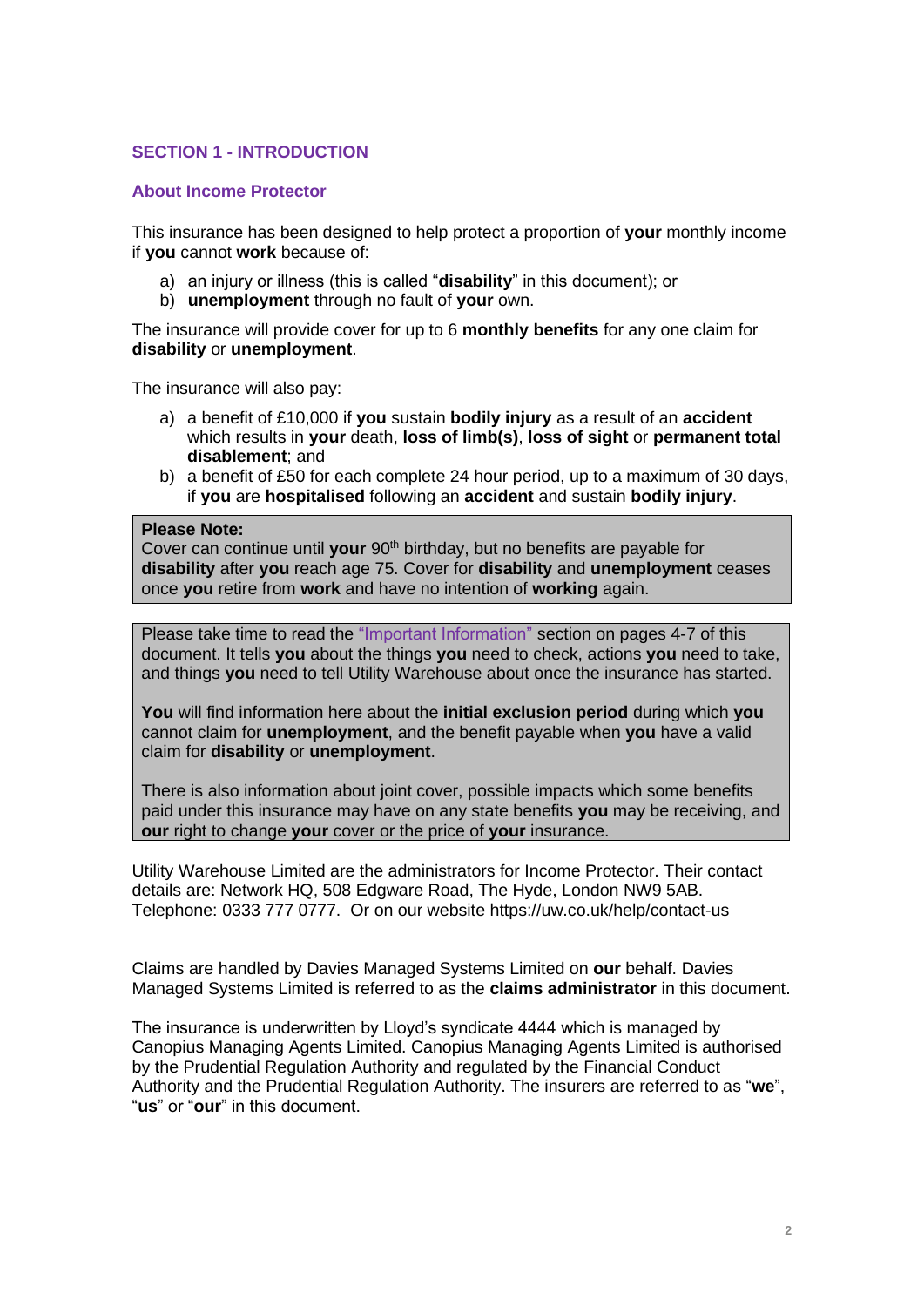### **How To Make A Claim**

To make a claim, **you** should contact Davies Managed Systems Limited as soon as practical in the event of any circumstance which could give rise to a claim. The telephone number is 0333 777 3201 (this is a basic rate number) and lines are open between 8.00am and 5.30pm Monday to Friday (excluding bank holidays). Alternatively, please send an email to [UtilityWarehouse.newclaims@davies-group.com](mailto:UtilityWarehouse.newclaims@davies-group.com) or write to: Davies Group Limited, PO Box 2801, Stoke on Trent, ST4 9DN.

This document explains the full insurance terms and conditions. **You** will be issued with an Insurance Schedule which will contain the details specific to **your** insurance. It is important that **you** read this document and **your** Insurance Schedule carefully, so **you**  can be sure of the cover provided and to check that it meets **your** needs.

**You** will be covered for one month from the **start date** and then for each further consecutive month for which **we** accept a premium from **you** up to **your** 90th birthday or until the insurance is cancelled. The premium will be paid monthly in advance as part of **your** utility services payment collection. Premium payments should be maintained during any period of claim to ensure continuity of cover.

Some words and phrases in this document and in **your** Insurance Schedule will always have the same meaning wherever they appear. To make them easier to recognise when they are being used, they will be shown in **bold** type. They are all listed and explained in section 14 "Definitions" which can be found at the end of this document.

All insurance documents and all communications with **you** about this insurance will be in English.

Please contact Utility Warehouse if **you** need any documents to be made available in braille and/or large print and/or in audio format.

**We** recommend that **you** periodically review **your** personal circumstances to make sure that this insurance is still suitable and that **you** would still be able to claim.

# **Certification of Cover**

This document and **your** Insurance Schedule are **your** insurance documents. They are also evidence that **you** are covered under the Master Policy Agreement which is the only contract of insurance relating to **your** cover and which the insurer has agreed with Utility Warehouse Limited. In return for payment of **your** premiums, the insurer will insure **you** in accordance with the terms and conditions stated in the Master Policy, a copy of which can be provided to **you** upon request by Utility Warehouse.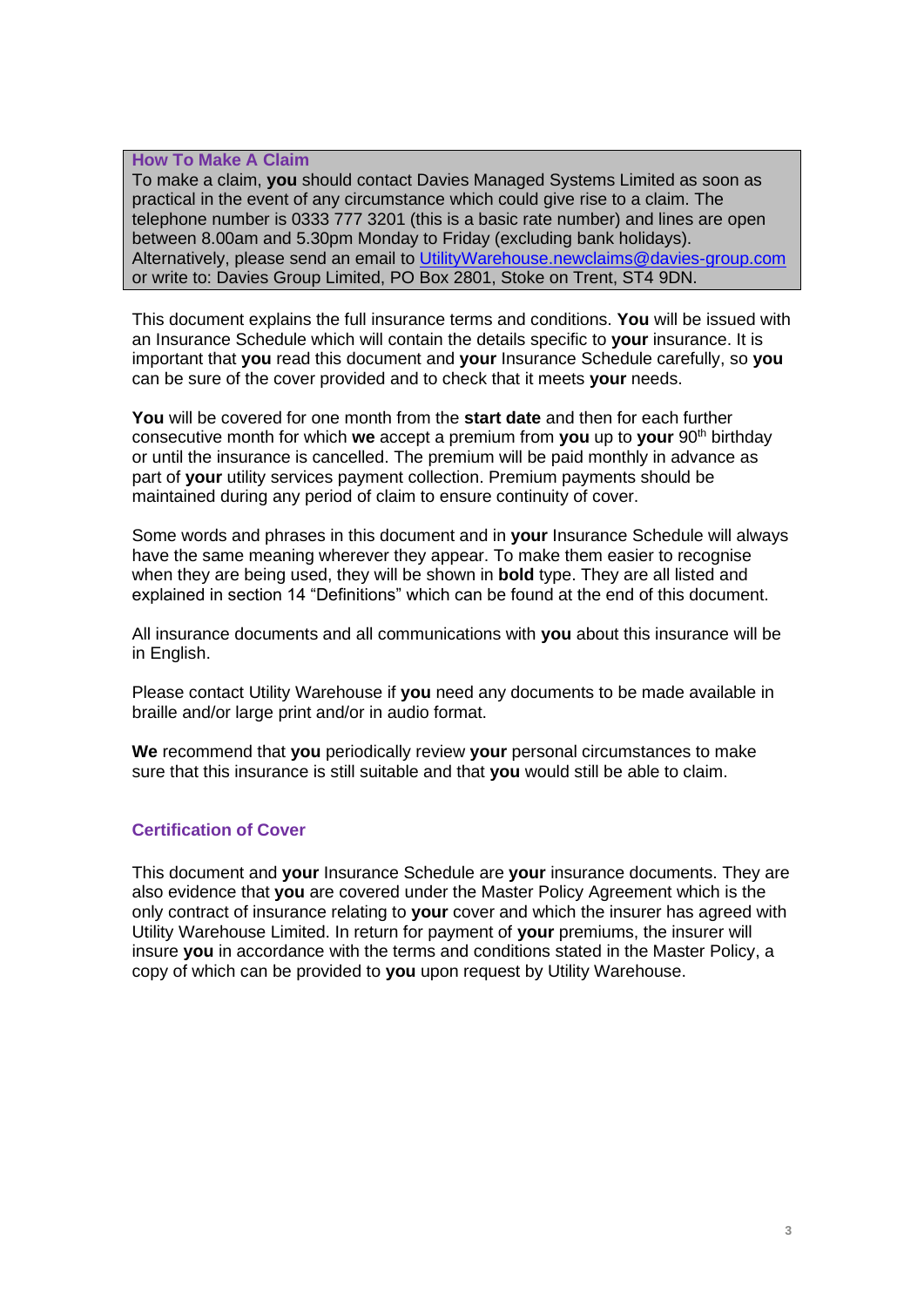# **SECTION 2 - IMPORTANT INFORMATION**

## **You** must:

- Check **your** Insurance Schedule to ensure the details are correct and that cover is as **you** requested.
- Check that **you** are eligible for this insurance (see "Eligibility" below).
- Check the information **you** have given Utility Warehouse is accurate (see "Disclosure of Important Information" below).
- Notify Utility Warehouse as soon as possible of any inaccuracies on **your**  Insurance Schedule, or if **you** are not eligible for the insurance.
- Contact Utility Warehouse if, after the start of **your** insurance, **you** are going to move or **work** abroad or if **you** are going to **work** for less than 16 hours per week.
- Read the "State Benefits" section so that **you** understand how such benefits may be affected by some of the benefits paid under this insurance.
- Comply with any duties detailed under each section of this document and under the insurance as a whole.

**Utility Warehouse contact details, should you need to write to, or call them, are on page 2 of this document.** 

**Claims Procedures and Requirements**

There are procedures **you** need to follow and requirements **you** need to meet when **you** make a claim under this insurance. These can be found in section 9 "Making a Claim".

If **you** do not follow these procedures or meet these requirements **your** claim may not be paid, or a claim payment could be reduced.

## **Disclosure of Important Information**

In deciding to accept **your** application for this insurance, and in setting the terms and the premium, **we** have relied on the information **you** have given Utility Warehouse*.* **You**  must take reasonable care to provide complete and accurate answers to the questions asked when **you** take out or make changes to **your** insurance. If the information provided by **you** is not complete and accurate the extent of cover may be affected and **we**:

- may cancel **your** insurance and refuse to pay any claim;
- may not pay any claim in full.

If **you** become aware that any information **you** have given is incomplete or inaccurate, please contact Utility Warehouse as soon as possible. Their contact details are given on page 2 of this document.

## **Eligibility**

When **you** applied for this insurance, **you** were asked to confirm that **you** were eligible for cover. **You** are eligible for cover provided that when it begins (the **start date**), **you** are:

### For all types of cover:

● a **Utility Warehouse account** holder.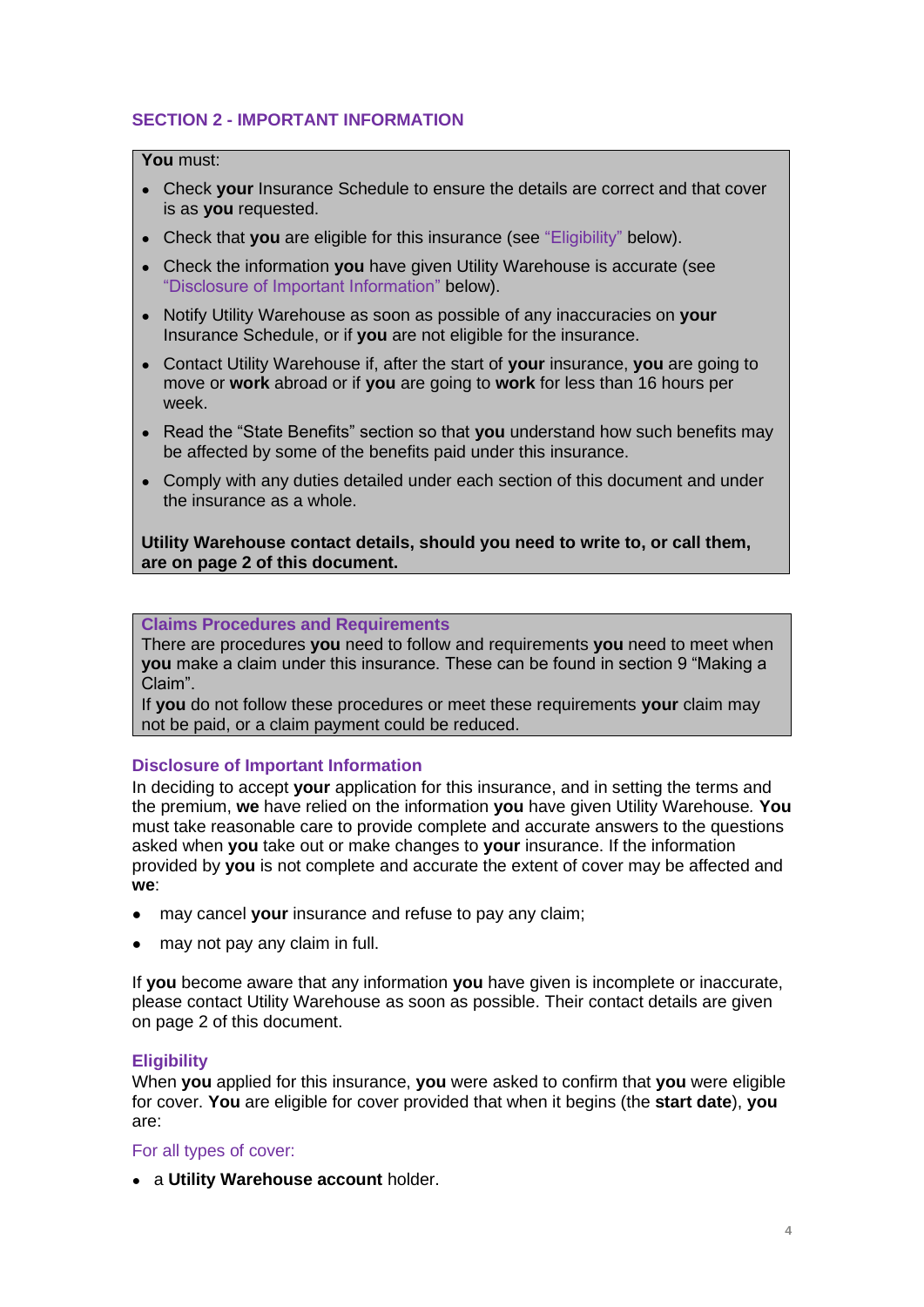- over 18 and under 90 years of age.
- permanently resident within the **United Kingdom**.
- **working** within the **United Kingdom**, for at least 16 hours a week. (If **you** have more than one job, the hours **you work** for each job will be added together).

### For disability cover:

• not absent from **work** due to illness or injury, other than due to a minor illness such as a cold or flu. (If **you** are off **work** with a minor illness then **your disability** cover will not commence until **you** return to **work**).

Please note that if the nature of **your work** is temporary, casual, occasional or on a contract basis which does not extend beyond 12 months, **you** do not qualify for cover.

Please also note that if **you** are **self-employed** then in order to claim for **unemployment you** need to:

- have ceased trading because **you** could not find enough **work** to meet all of **your** day-to-day business and living expenses; and
- have declared the above to HM Revenue & Customs.

**We** will not provide any cover if **you** do not meet the eligibility requirements at the **start date**.

### **Initial Exclusion Period**

Please note that **you** cannot make a claim for **unemployment** which occurs, or is notified to **you**, or which **you** become aware of during the first 90 days from the **start date.**

### **Monthly Benefit Payable for Disability and Unemployment Claims**

The **monthly benefit** payable for any valid claim for **disability** or **unemployment** will be 65% of **your normal income**, subject to a maximum payment of £750 per month.

If **you** are employed under a **permanent contract** or a **fixed-term contract***,* **normal income** means the monthly average of **your** gross income from **your** employment in the twelve months immediately prior to **your** claim.

 If **you** are **self-employed***,* **normal income** means the monthly average of the annual income **you** declared to HM Revenue & Customs on **your** self-assessment tax return for the previous tax year (the tax year immediately prior to the tax year in which the claim occurs). Please note: This means **your** personal income and not that of **your** business.

## **Joint Cover**

Joint cover is available where the **Utility Warehouse account** is in joint names. Each person being insured must meet the eligibility requirements specified above.

The benefit payable in the event of a claim for **disability** or **unemployment** will be based on the **normal income** of the person making the claim.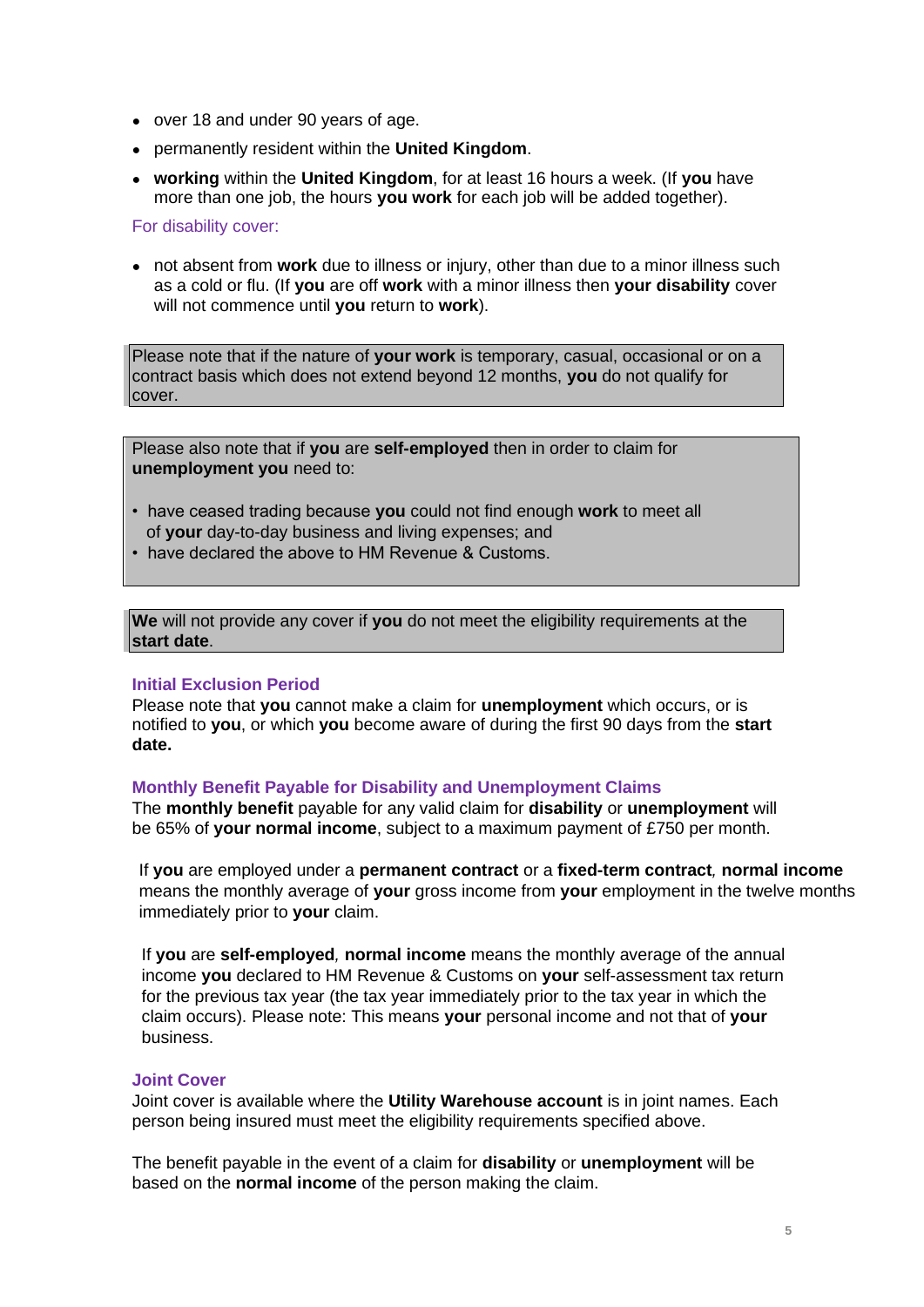## **Changes to Your Residency or Employment Circumstances**

**You** may no longer be eligible to receive benefits under this insurance if **your**  residency or employment circumstances change. For example:

- if **you** are no longer permanently resident in the **United Kingdom**, or
- if **you work** abroad, or
- if **you** no longer **work** for at least 16 hours per week.

It is important that **you** notify Utility Warehouse if **your** residency or employment circumstances change**.** Their contact details are given on page 2 of this document.

### **State Benefits**

Please note that the benefits paid under the Disability, Hospitalisation and Unemployment sections of this insurance may, in some cases, affect **your** entitlement to certain state benefits. If **you** make a claim under this insurance and also apply for any means tested state benefit, the Department for Work and Pensions may treat some of **your** claim payment as income when calculating **your** benefit entitlement.

### **Our Right to Change Your Cover or the Price of Your Insurance**

**We** will give **you** at least 2 months' written notice if **we** decide, or need, to change **your** insurance cover or the price of **your** insurance. Notice of the change will be sent to **your** last known contact address.

**We** will only change **your** premium and/or the terms and conditions of **your** insurance for the following reasons:

- To make minor changes to the wording of this document that do not affect the nature of the cover and benefit provided such as changes to make the wording easier to understand;
- To reflect changes in the law, in regulation (including any decision of a regulatory body), or to any code of practice or industry guidance affecting **us** or **your** insurance;
- To reflect changes to taxation applicable to **your** insurance (including, but not limited to, insurance premium tax);
- To reflect increases or reductions in the cost (or projected cost) of providing **your** insurance, including, but not limited to, increases or decreases caused by changes to the number, length, cost or timing of claims which **we**, as part of **our** pricing policy, have assumed or projected will be made under this insurance;
- To cover the cost of any changes to the cover/benefits provided under this insurance including, but not limited to, the removal of one or more exclusion(s); or
- To cover the cost of changes to the systems, services or technology in support of this insurance.

Once **we** have made an alteration, no further changes will be made to the terms and conditions or the premium for **your** insurance for at least 6 months - unless **we** are obliged to do so by law, regulation or any code of practice or industry guidance.

**We** can make changes immediately and advise **you** within 30 days of the change having been made if the change is favourable to **you**. A favourable change could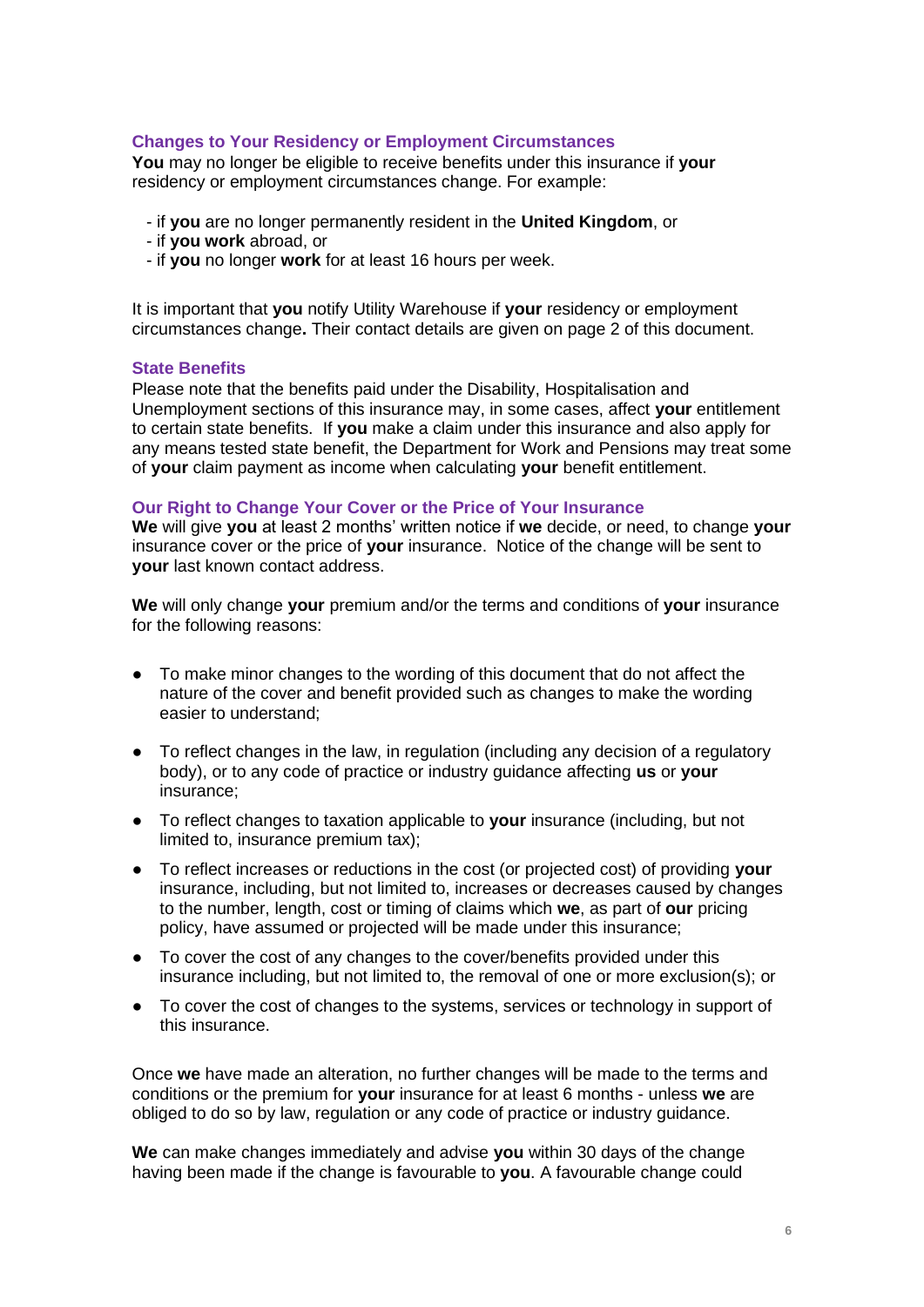include, but is not restricted to, a reduction in the rate of Insurance Premium Tax, a general reduction in the price of **your** insurance or an improvement to the cover and benefits.

Upon receiving notice of any changes or proposed changes, **you** may cancel cover if **you** are unhappy with the change or proposed change. Details of how to cancel can be found in Section 11 below.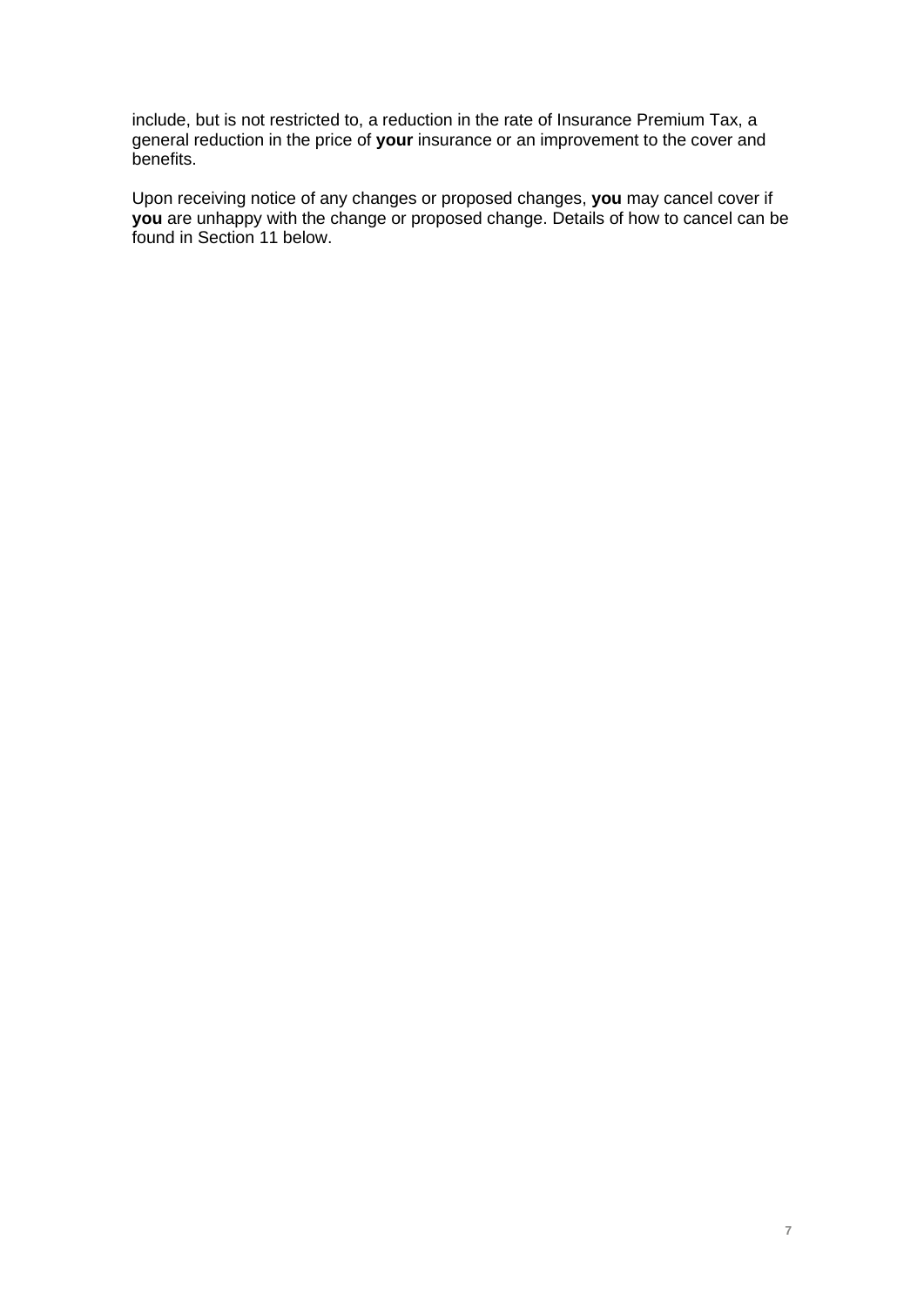# **SECTION 3 – INSURED EVENTS**

#### **Important Note:**

There are various limits to benefits as well as conditions and exclusions under this insurance. Certain benefits also stop once **you** reach age 75 or retire from **work** and have no intention of **working** again. Full details of each cover are contained in section 4 "Personal Accident Insurance", section 5 "Unemployment Insurance", section 6 "Disability Insurance", and section 7 "Hospitalisation Insurance".

#### **Insured Events**

### **1. Personal Accident**

If, within the **territorial limits** and during the **operative time**, and between the **start date** and the date **your** cover ends, **you** sustain **bodily injury** following an **accident**  which results in:

**your** death; or **loss of limb(s)**; or **loss of sight**; or **permanent total disablement**

then, subject to the terms, conditions and exclusions of this insurance, **we** will pay a benefit of £10,000.

### **2. Disability and Unemployment**

If, between the **start date** and the date **your** cover ends, **you** become unable to **work** due to **disability** or **unemployment** for at least 30 consecutive days, then, subject to the terms, conditions and exclusions of this insurance, **we** will pay a benefit equal to 65% of **your normal income**, subject to a maximum payment of £750 per month, for a maximum of 6 **monthly benefits**.

### **3. Hospitalisation**

If, between the **start date** and the date **your** cover ends, **you** are involved in an **accident** and sustain **bodily injury** which results in **you** being **hospitalised**, **we** will pay a benefit of £50 for each complete 24 hour period **you** remain **hospitalised**. **We** will pay this benefit for a maximum of 30 days.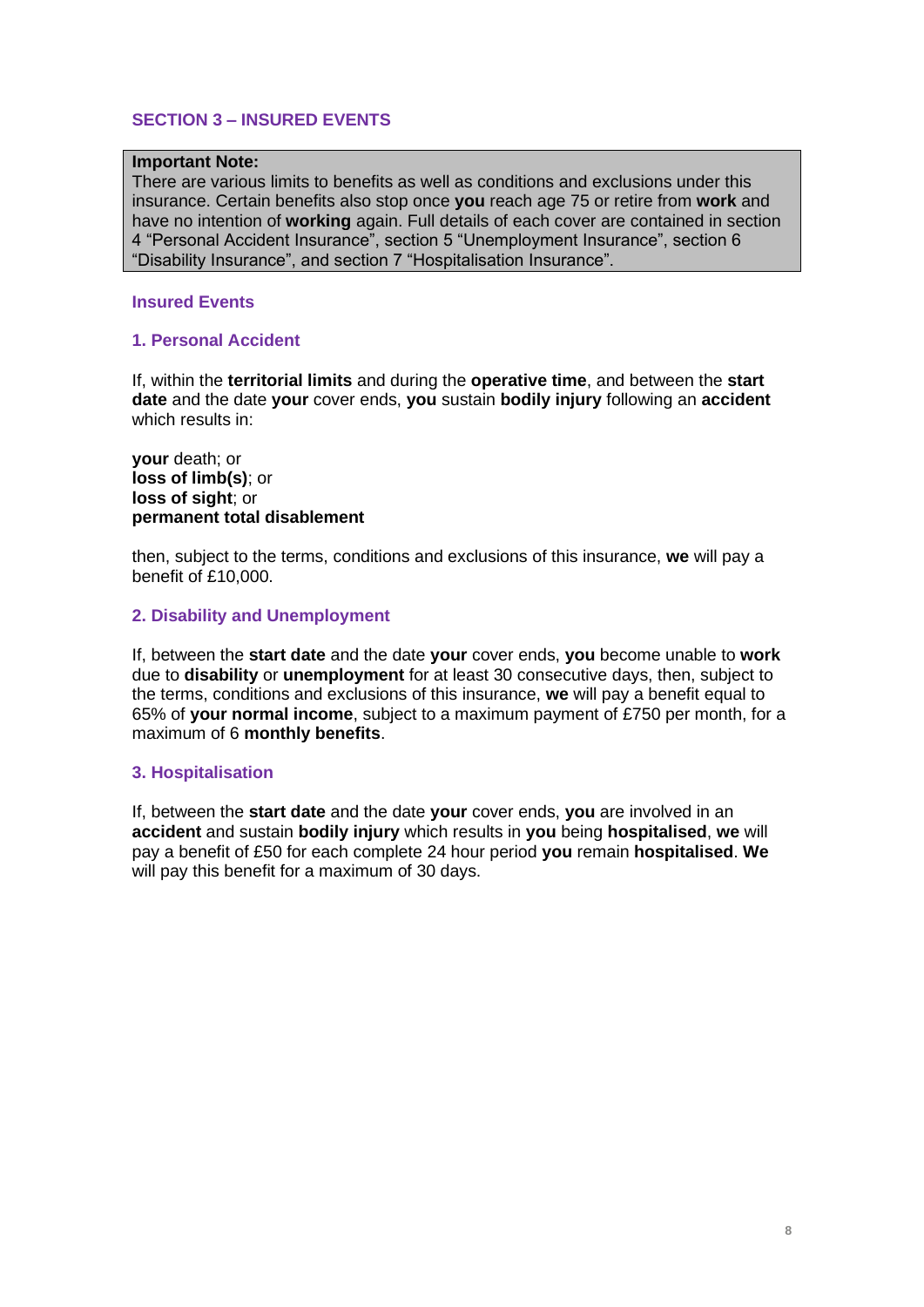# **SECTION 4 – PERSONAL ACCIDENT INSURANCE**

## **The Cover**

If, within the **territorial limits** and during the **operative time**, and between the **start date** and the date **your** cover ends, **you** sustain **bodily injury** following an **accident**  which results in:

**your** death; or **loss of limb(s)**; or **loss of sight**; or **your permanent total disablement**

then, subject to the terms, conditions and exclusions of this insurance, **we** will pay a benefit of £10,000.

**We** will pay **accidental death** benefit to **your** estate.

**We** will pay all other benefits under this section of the insurance to **you.** 

**The Insurance Limits**

1. In relation to any one **accident**, **we** will only pay one lump sum benefit under this section of the insurance for each person insured.

## **The Exclusions – What is not Covered**

## **Please Note:**

There are also General Exclusions which apply to all covers under this insurance and these can be found in the "General Exclusions" section on page 17 of this document.

● **We** will not pay for any **bodily injury** sustained as a result of **you** engaging in any flying other than as a passenger.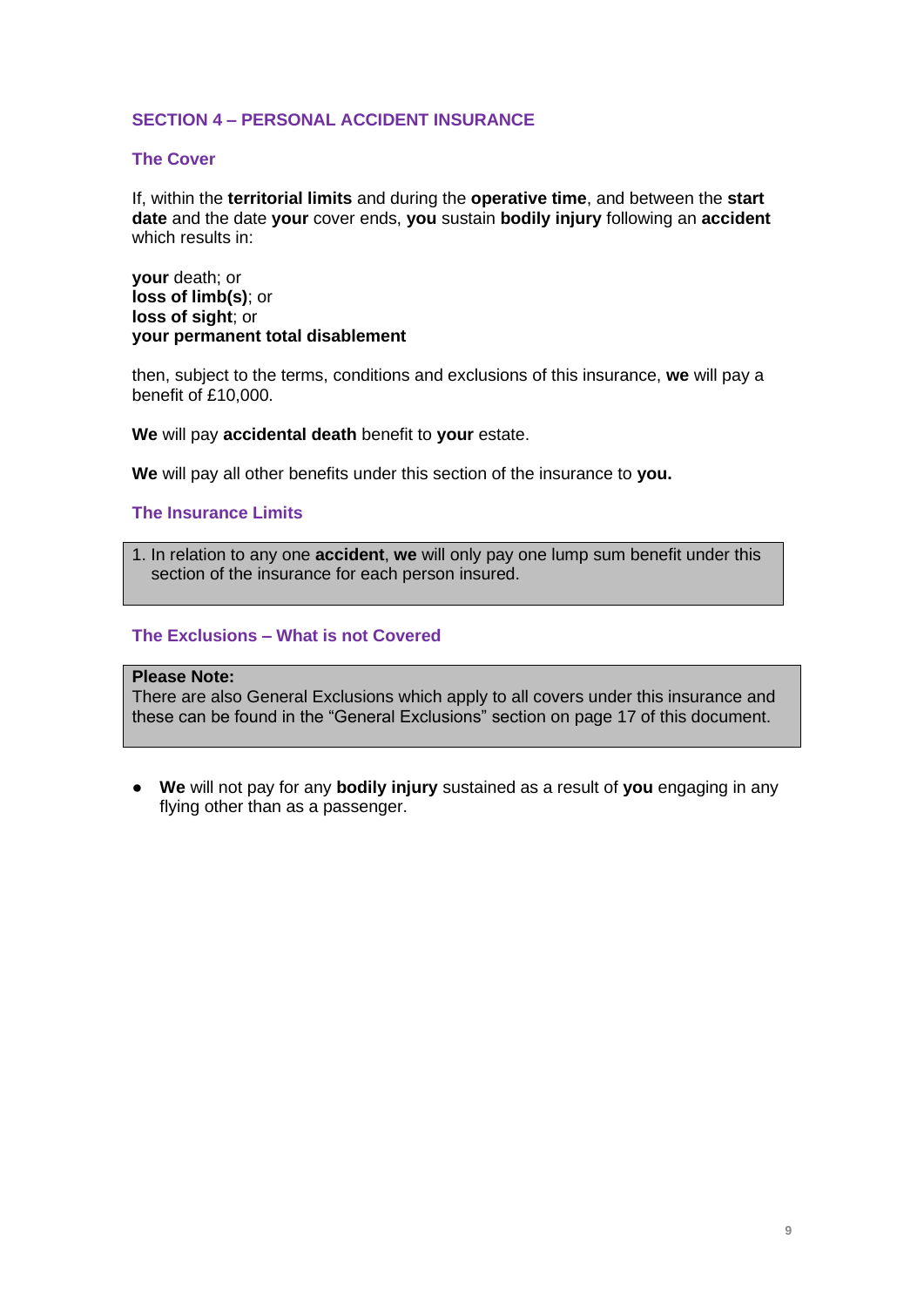## **SECTION 5 – UNEMPLOYMENT INSURANCE**

### **What is meant by "unemployment"?**

**Unemployment** (or **unemployed**) for the purposes of this insurance means being without paid **work** through no fault of **your** own.

**Unemployment** cover varies depending on the type of employment contract **you** had when **you** were made **unemployed**, that is, whether **you** held a **permanent contract** or a **fixed-term contract** or were **self-employed***.* 

#### 1. If **you** held a **permanent contract**:

**You** are covered if **you** lost **your** job solely because of **compulsory redundancy** or dismissal, provided it was not for misconduct.

#### 2. If **you** held a **fixed-term contract**:

- (a) **You** are covered if **your** employer terminated the contract or did not renew it again, provided **your** employer had originally intended the contract to be renewable and either:
	- it was an annual contract which had already been renewed at least once; or
	- **you** had **worked** for that employer for at least two continuous years or were previously employed by them under a **permanent contract**.
- (b) If **your** contract and **work** record with **your** employer was any type other than as described in (a) above, **you** are only covered if **your** employer terminated the contract early (not if they did not renew it when it reached its expiry date.) Please note that benefit will not be paid after the contract would have expired normally.

#### 3. If **you** were **self-employed**:

In order to claim for **unemployment**, **you** need to:

- have ceased trading because **you** could not find enough **work** to meet all of **your**  day-to-day business and living expenses; and
- have declared the above to HM Revenue & Customs.

It is important that you understand:

- **you** cannot claim for **unemployment** during the **initial exclusion period**; and
- benefit is not due during any period for which **you** are entitled to **payment in lieu of notice**. Please note that this includes compensation under a settlement agreement as explained within the definition of **payment in lieu of notice** on page 30 of this document.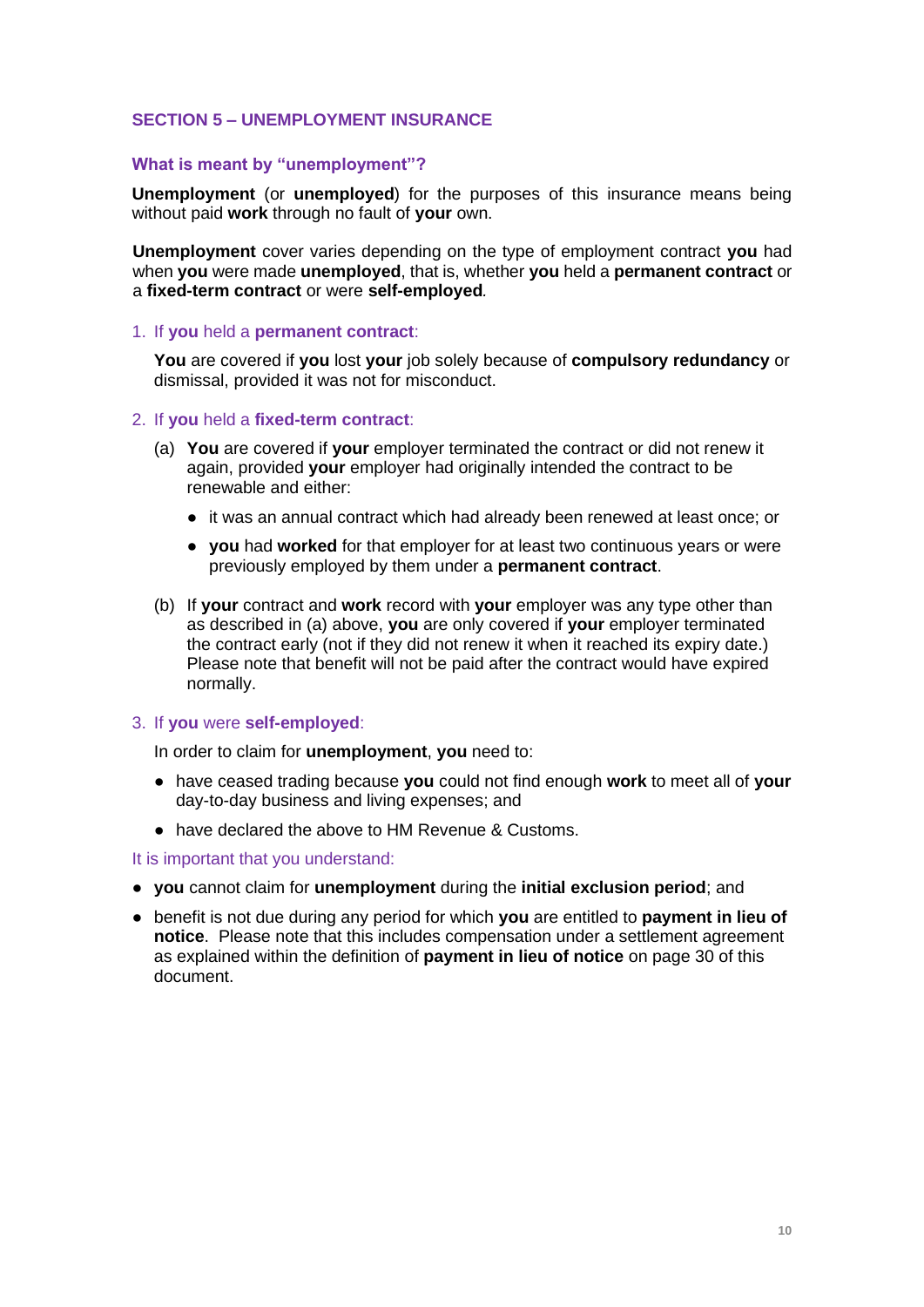# **How the Insurance Pays out for Unemployment Claims**

## Payment of Benefit

**A** full **monthly benefit** payment will be made once **you** have been **unemployed** for 30 consecutive days immediately following the **claim date** (**we** call this "the **claim waiting period**"). Thereafter, **you** will be paid  $1/30<sup>th</sup>$  of the **monthly benefit** for each further day **you** are **unemployed**.

Benefit will be paid at monthly intervals throughout **your** claim.

Benefit will be paid until the first of the following happens:

- 1 **you** return to **work***,*
- 2 the **maximum benefit** is paid (see below),
- 3 **your** 90th birthday. However, where **you** have a valid claim in progress on this date, or if an event has occurred prior to this date which leads to a valid claim, **we** will accept and/or continue to pay **your** claim until it would otherwise have ended under the terms and conditions of this insurance,
- 4 **you** retire from **work** and have no intention of **working** again.

**We** will pay all benefits under this section of the insurance to **you.**

### Maximum Benefit

The most **we** will pay for each new and separate claim is 6 **monthly benefits**.

## If Your Claim Changes

If the reason why **you** are claiming changes from **unemployment** to **disability** this will not be treated as a new claim but will be treated as a continuation of the original claim. A new **claim waiting period** will not apply and the **maximum benefit** will apply to the claim as a whole.

### Claims in Quick Succession

If **you** return to **work** before the **maximum benefit** has been paid but find **you** need to claim again, the way **we** treat the next period of **unemployment** depends on how long **your** return to **work** lasted:

- 1. if **you** return to **work** for less than three months in a row the next claim will be treated as part of the original claim. A **claim waiting period** will not apply and benefit will continue straight away. Any benefit already paid will count towards the **maximum benefit**.
- 2. if **you** return to **work** for three months in a row or more, any future **unemployment** will be treated as a completely new claim. A new **claim waiting period** will apply and **you** will be entitled to a further 6 **monthly benefits**.

### When You Have Been Paid the Maximum Benefit

After the **maximum benefit** for an **unemployment** claim has been paid, **you** need to return to **work** for six months in a row before **you** can claim again.

### Temporary Earnings During an Unemployment Claim

It is not the intention to penalise **you** if, during an **unemployment** claim, **you** have the opportunity of temporary employment.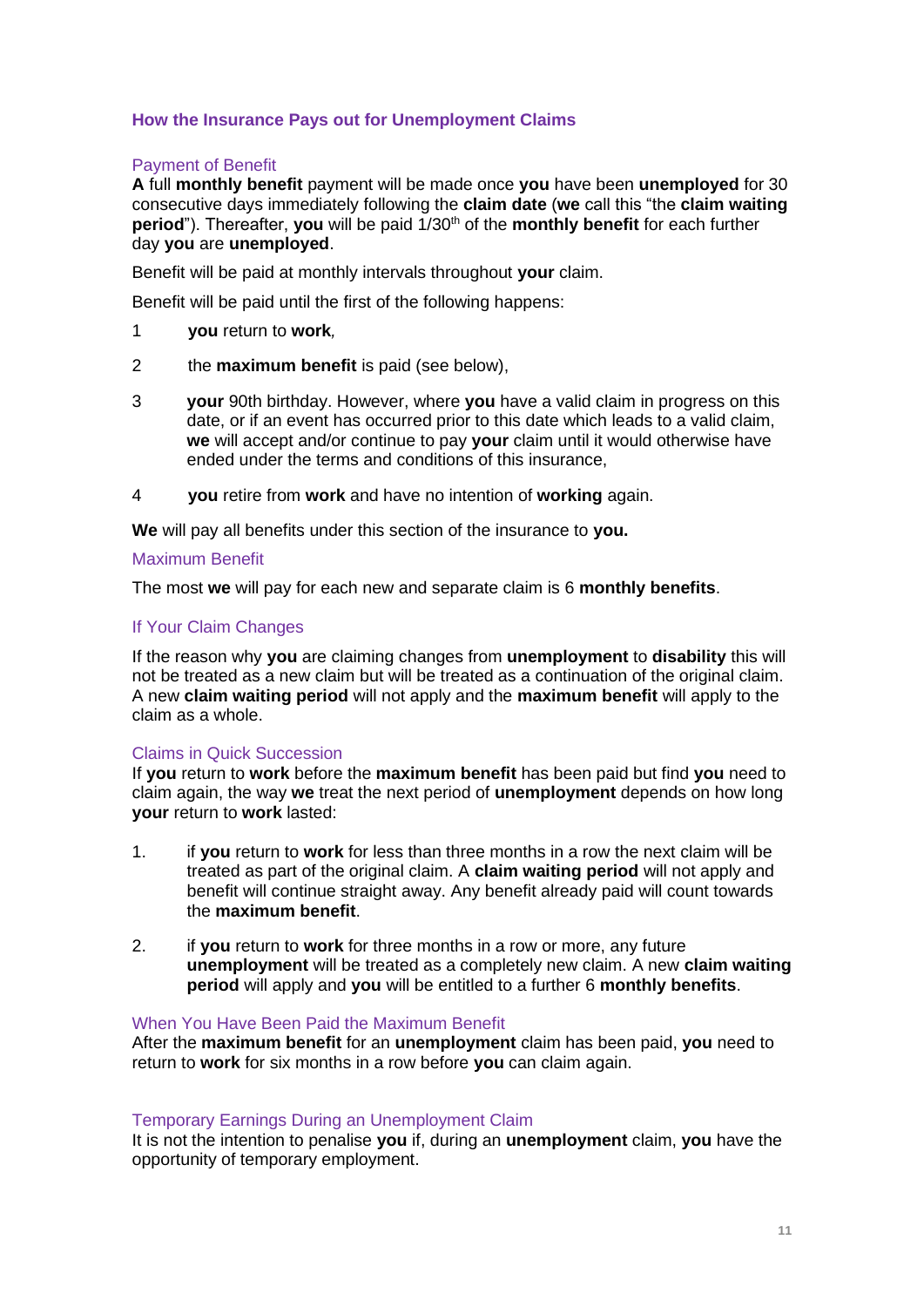**We** can help at this time by simply suspending **your** claim and agreeing a suspension period with **you**. Please keep the **claims administrator** informed so **you** can take full advantage of Income Protector.

# Government Supported Training

**You** can take part in government supported training during an **unemployment** claim for a maximum period of 12 months without the claim being affected, provided that **you** still have a Jobseeker's Agreement in place and can provide evidence that **you** are still actively seeking **work**.

**The Exclusions – What is not Covered** 

## **Please Note:**

There are also General Exclusions which apply to all covers under this insurance and these can be found in the "General Exclusions" section on page 17 of this document.

Unemployment insurance benefit will not be paid for:

- **1. Unemployment** which **you** were aware of at the **start date**.
- 2. **Unemployment** which occurs, is notified to **you**, or which **you** become aware of, during the **initial exclusion period**.
- 3. Any period for which **you** have received a payment instead of **working** a notice period.
- 4. Voluntary **unemployment***,* such as resignation or voluntary redundancy, or **unemployment** due to **your** misconduct. Misconduct means not following company rules or breaking the law.
- 5. **Unemployment** which is normal or seasonal in **your** occupation.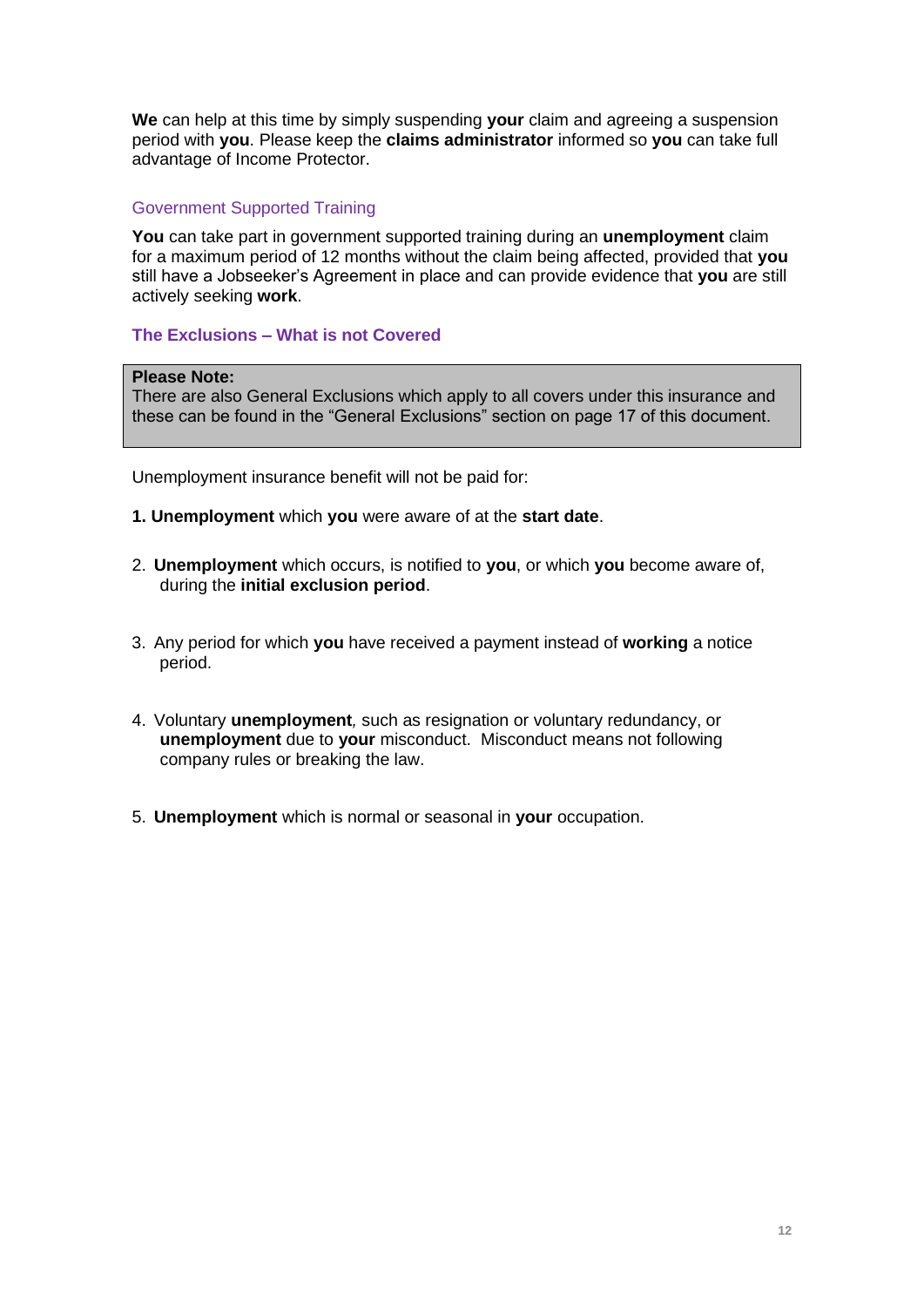# **SECTION 6 – DISABILITY INSURANCE**

## **What is meant by "disability"?**

**Disability** for the purposes of this insurance means being unfit to **work** because of an injury or illness. This must be certified by a **medical practitioner** and leave **you** totally unable to carry out the duties of **your work**. **Your disability** must begin after the **start date** shown in **your** Insurance Schedule and **you** cannot claim during any period of **disability** when **you** are receiving payment for any **work you** do (other than sick pay from **your** normal job).

## **How the Insurance Pays out for Disability Claims**

## Payment of Benefit

A full **monthly benefit** payment will be made once **you** have been unfit for **work** due to **disability** for 30 consecutive days immediately following the **claim date** (**we** call this the "**claim waiting period**"). Thereafter **you** will be paid 1/30th of the **monthly benefit** for each further day **you** are unable to **work** due to **disability**.

The benefit will be paid at monthly intervals throughout **your** claim.

Benefits will be paid until the first of the following happens:

- 1. **you** return to **work***,*
- 2. the **maximum benefit** is paid (see below),
- 3. **your** *7*5th birthday. However, where **you** have a valid claim in progress on this date, or if an event has occurred prior to this date which leads to a valid claim, **we** will accept and/or continue to pay **your** claim until it would otherwise have ended under the terms and conditions of this insurance,
- 4. **you** retire from **work** and have no intention of **working** again.

**We** will pay all benefits under this section of the insurance to **you**.

### Maximum Benefit

The most **we** will pay for each new and separate claim is 6 **monthly benefits**.

Does disability cover still apply if I go back to my job on temporarily reduced hours?

Yes. **We** want to help **you** on **your** way back to full time **work***,* so **your** claim will continue and the FULL **monthly benefit** will continue to be paid for up to a maximum of 3 months, provided that:

- 1. **you** have already received at least one **monthly benefit** for **your disability** claim; and
- 2. **your medical practitioner** continues to issue medical certificates and confirms the number of hours (or days) that have been agreed. This must be no more than 75% of **your** normal hours; and
- 3. **your** reduced hours (or days) do not become permanent.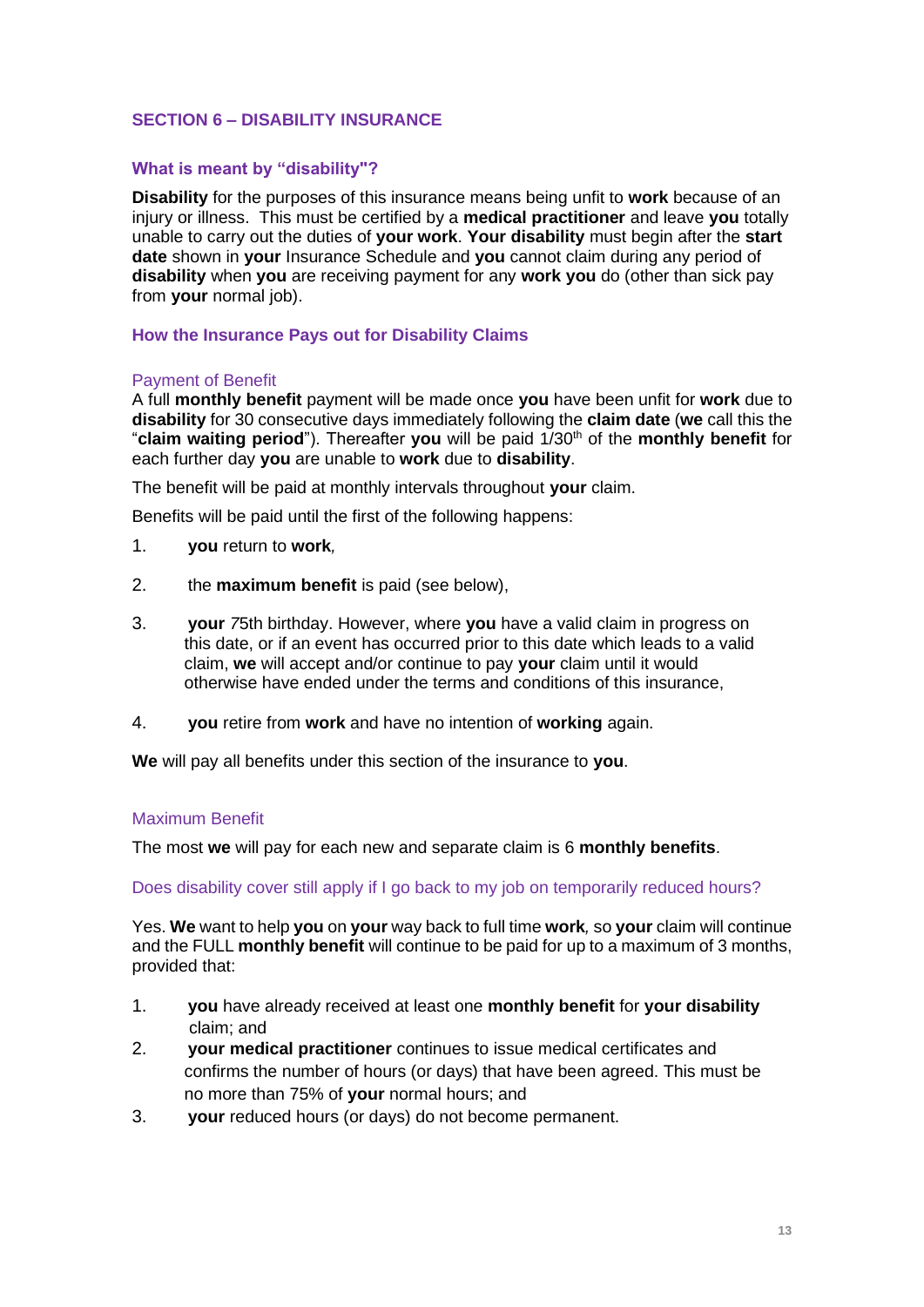# If Your Claim Changes

If the reason why **you** are claiming changes from **disability** to **unemployment** this will not be treated as a new claim but will be treated as a continuation of the original claim. A new **claim waiting period** will not apply and the **maximum benefit** will apply to the claim as a whole.

## Claims in Quick Succession

If **you** return to **work** before the **maximum benefit** has been paid but find **you** need to claim again, the way **we** treat the next period of **disability** depends on how long **your** return to **work** lasted:

- 1. if **you** return to **work** for less than three months in a row the next claim will be treated as part of the original claim. A **claim waiting period** will not apply and benefit will continue straight away. The benefit already paid will count towards the **maximum benefit**.
- 2. if **you** return to **work** for three months in a row or more, any future **disability** will be treated as a completely new claim. A new **claim waiting period** will apply and **you** will be entitled to a further 6 **monthly benefits**.

## When You Have Been Paid the Maximum Benefit

After the **maximum benefit** for a **disability** claim has been paid, **you** need to return to **work** for six months in a row before **you** can claim for the same or a related condition – or for one month if the next **disability** is totally unrelated.

# **The Exclusions – What is not Covered**

## **Please Note:**

There are also General Exclusions which apply to all covers under this insurance and these can be found in the "General Exclusions" section on page 17 of this document.

Disability insurance benefit will not be paid:

- 1. after **your** *7*5th birthday. However, where **you** have a valid claim in progress on this date, or if an event has occurred prior to this date which leads to a valid claim, **we** will accept and/or continue to pay **your** claim until it would otherwise have ended under the terms and conditions of this insurance.
- 2. for any pre-existing medical condition. A pre-existing medical condition means any condition, injury, illness, disease, sickness or related condition(s) and/or associated symptoms, whether diagnosed or not, which in the 12 month period immediately before the **start date***:*
	- **you** knew about, or should reasonably have known about, or
	- **you** had seen, or arranged to see, a **medical practitioner** about.

This exclusion will not apply if **you** remain symptom free and do not seek treatment or advice for a continuous period of 24 months.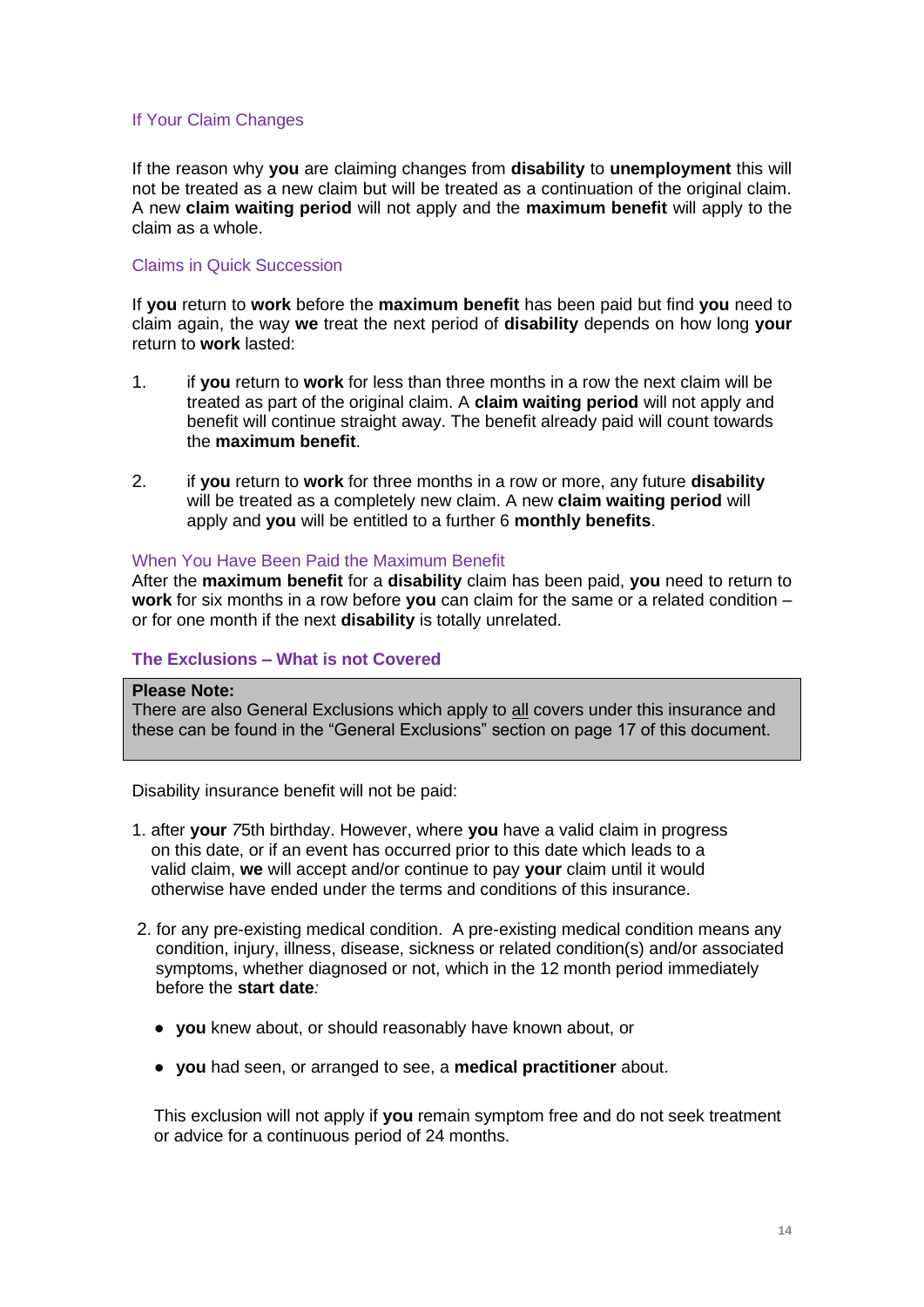- 3. for backache unless there is x-ray or MRI evidence of abnormality.
- 4. for any condition caused or aggravated by any psychiatric illness or any mental, nervous or stress related disorder, unless **you** are receiving care and attention from a psychiatric specialist or psychiatric nurse.
- 5. for any surgical procedure taken at **your** own request, which is not medically necessary to sustain **your** quality of life, or cosmetic surgery unless directly attributable to physical injury, disease or sickness.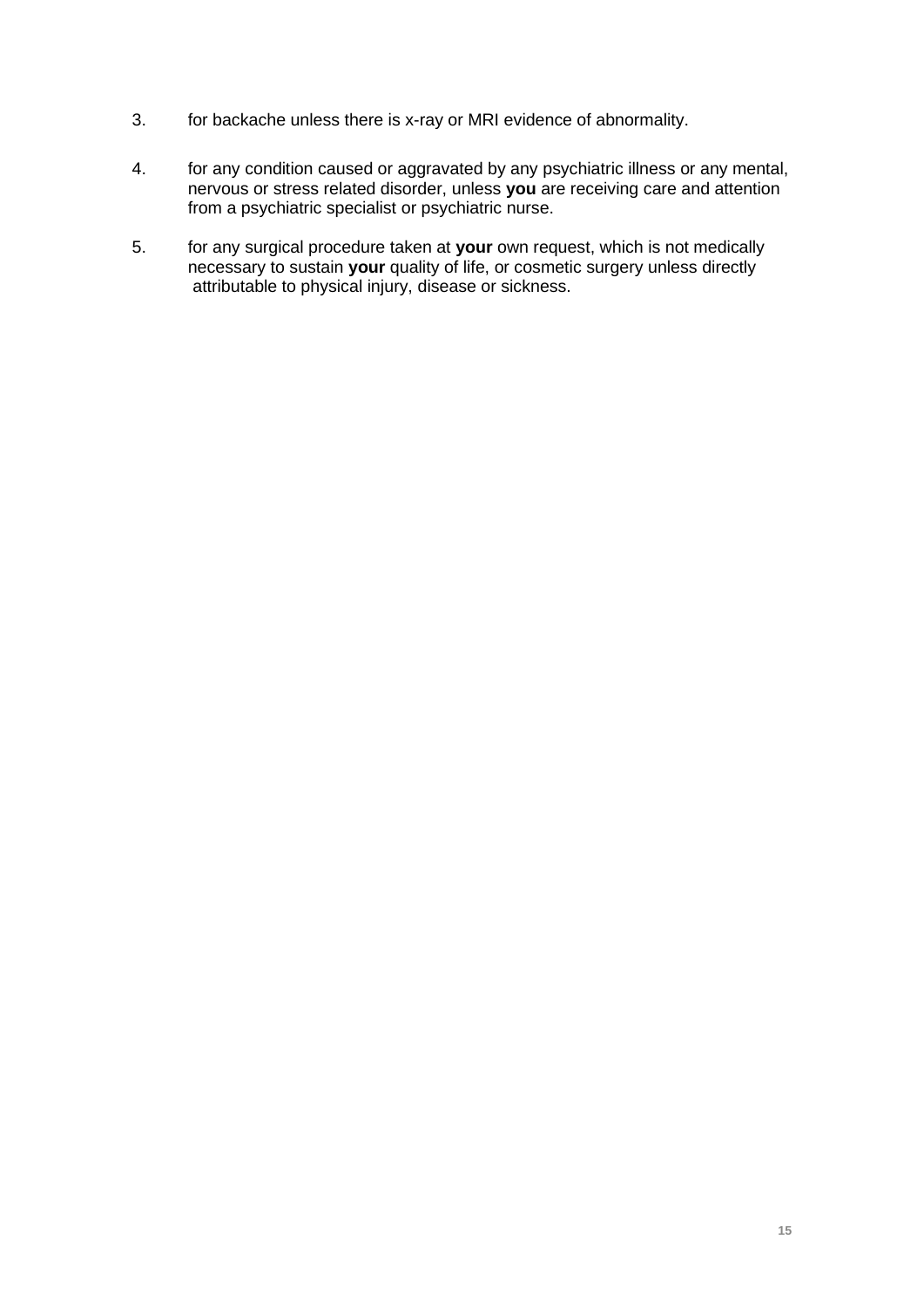# **SECTION 7 – HOSPITALISATION INSURANCE**

## **What is meant by "hospitalisation"?**

**Hospitalisation**, for the purposes of this insurance, means being admitted to a **hospital** as an inpatient on the advice of a **medical practitioner**.

## **How the Insurance Pays out for Hospitalisation Claims**

## Payment of Benefit

If **you** are involved in an **accident** and sustain **bodily injury** which results in **you** being **hospitalised**, **we** will pay a benefit of £50 for each complete 24 hour period **you** remain **hospitalised**.

Benefit will be paid until the first of the following happens:

- 1. **you** are discharged from **hospital***,*
- 2. **we** have paid a maximum of 30 days' benefit in relation to **bodily injury** sustained in any one **accident**,
- 3. **your** 90th birthday. However, where **you** have a valid claim in progress on this date, or if an event has occurred prior to this date which leads to a valid claim, **we** will accept and/or continue to pay **your** claim until it would otherwise have ended under the terms and conditions of this insurance.

**You** can claim both **disability** and **hospitalisation** benefit under this insurance at the same time.

**We** will pay all benefit under this section of the insurance to **you.**

### **The Exclusions – What is not Covered**

#### **Please Note:**

There are also General Exclusions which apply to all covers under this insurance and these can be found in the "General Exclusions" section on page 17 of this document.

Hospitalisation insurance benefit will not be paid for:

1. **Hospitalisation** due to an illness. This insurance only covers **hospitalisation** as a result of **bodily injury** sustained in an **accident**.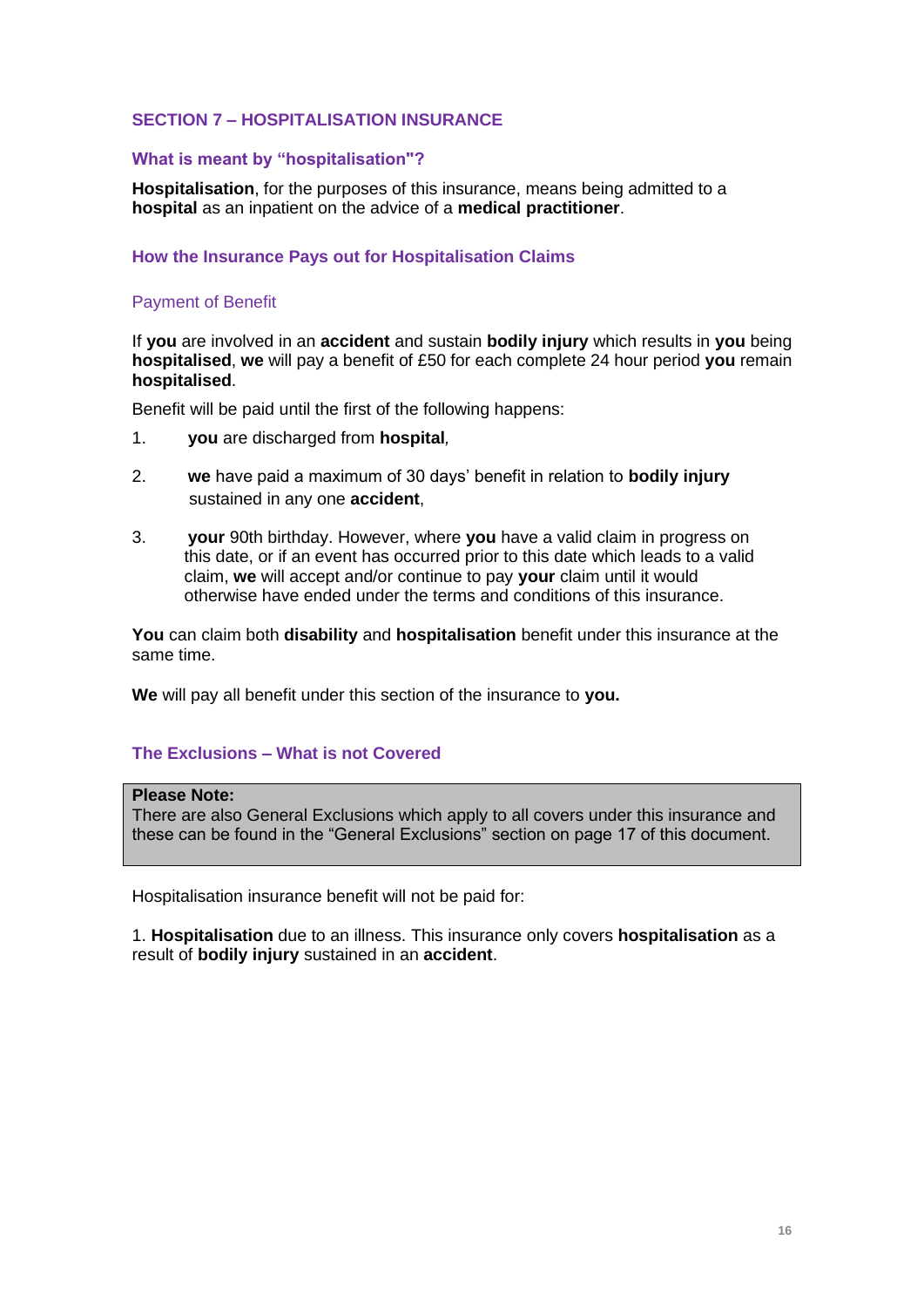# **SECTION 8 – GENERAL EXCLUSIONS**

## **The following exclusions apply to all sections of cover under this insurance.**

1. **We** will not pay claim arising directly or indirectly from:

- **War** or acts of **terrorism**;
- **You** engaging in **active war**;
- **Nuclear risks**.
- 2. **We** will not pay any claim caused or contributed to by deliberate self-inflicted injury (except in an attempt to save life) or alcohol or drug abuse.
- 3. **We** will not pay any claim resulting from **you** committing or attempting to commit suicide.
- 4. **We** will not pay any claim resulting from **you** engaging in the racing of motorised vehicles of any kind.
- 5. **We** will not pay any claim if at the **claim date you** do not have a live service on **your Utility Warehouse account**.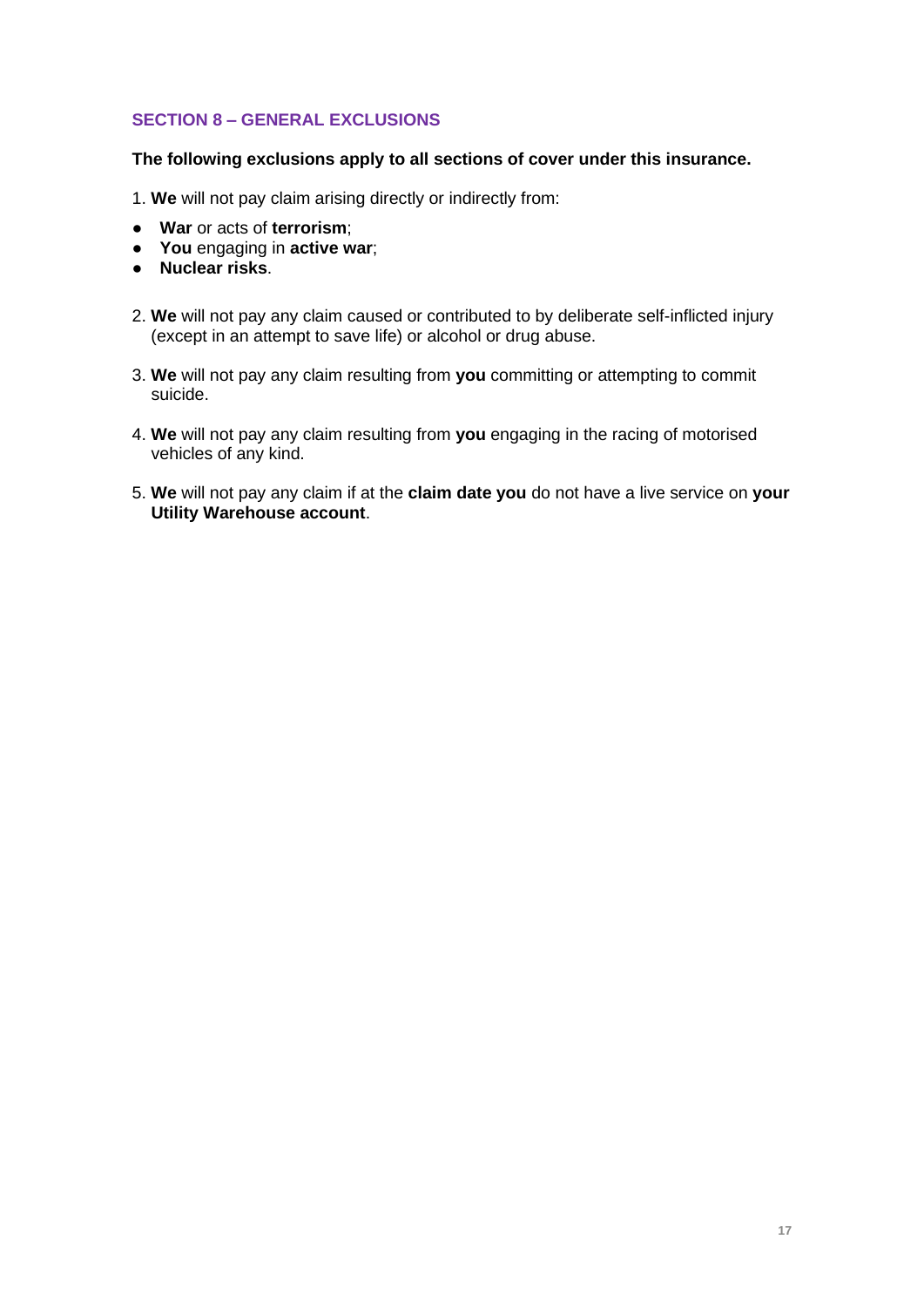## **SECTION 9 – MAKING A CLAIM**

Before **you** submit **your** claim, **you** should read this document carefully to check **you** are covered for the claim **you** want to make, paying special attention to any exclusions that may apply.

If **you** are unsure whether **you** can make a claim, please speak to the **claims administrator** and they will be happy to help **you**.

## **What You Need To Do**

**You** must comply with the following procedure and requirements when submitting a claim. If **you** fail to do so, **your** claim may not be paid or any payment could be reduced.

| Step 1 | <b>Claims for unemployment</b>                                                                                                                                                                                                                                                                      |
|--------|-----------------------------------------------------------------------------------------------------------------------------------------------------------------------------------------------------------------------------------------------------------------------------------------------------|
|        | Register with the Jobcentre Plus as unemployed.                                                                                                                                                                                                                                                     |
|        | Have a Jobseeker's Agreement and be receiving any<br>unemployment benefit or National Insurance credits you are entitled to.                                                                                                                                                                        |
|        | Claims for disability (injury and illness)                                                                                                                                                                                                                                                          |
|        | See a medical practitioner and be certified as unfit to work.                                                                                                                                                                                                                                       |
| Step 2 | As soon as possible, and in any event within 30 days of either:                                                                                                                                                                                                                                     |
|        | - the start of any period that you are off work and wish to claim for; or<br>- the date of an accident (for claims under the Personal Accident<br>Insurance or Hospitalisation Insurance sections of this insurance),                                                                               |
|        | contact the claims administrator and ask for a claim form. Their contact<br>details are:                                                                                                                                                                                                            |
|        | Davies Managed Systems Limited<br><b>PO Box 2801</b><br><b>Stoke on Trent</b><br>ST4 9DN                                                                                                                                                                                                            |
|        | Tel: 0333 777 3201 (this is a basic rate number)<br>E-mail: UtilityWarehouse.newclaims@davies-group.com                                                                                                                                                                                             |
|        | If there is a delay in reporting of your claim it is not our intention to decline<br>your claim or to reduce the payment amount, provided that all the<br>information required is still available and the delay does not prejudice the<br>claims administrator's ability to fully assess the claim. |
|        | When you contact the claims administrator, please have your insurance<br>reference number to hand. You will find this on your Insurance Schedule.                                                                                                                                                   |
|        | Calls may be recorded for training, compliance and fraud prevention<br>purposes.                                                                                                                                                                                                                    |
| Step 3 | Complete the claim form and send it back to the claims administrator.                                                                                                                                                                                                                               |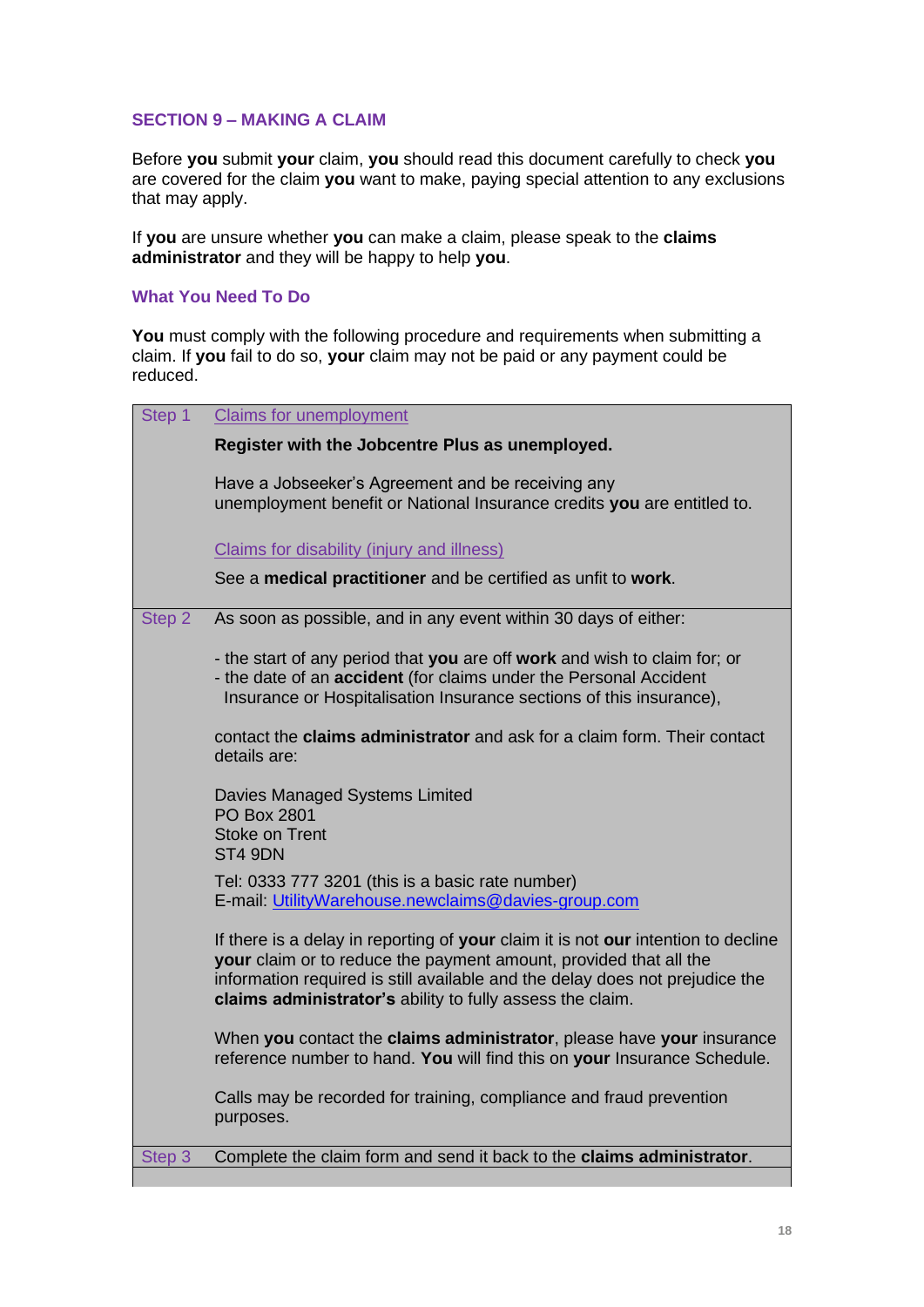| Sten 4 | <b>Claims for unemployment</b>                                                                                                                                                                                                                                                                                                                    |
|--------|---------------------------------------------------------------------------------------------------------------------------------------------------------------------------------------------------------------------------------------------------------------------------------------------------------------------------------------------------|
|        | Throughout your claim you need to show that you are still<br>unemployed and looking for new work so that benefit under this<br>insurance can continue to be paid.<br>The claims administrator will send you a continuation claim form<br>$\bullet$<br>each month which includes a declaration that you have not worked.                           |
|        | Claims for disability (injury and illness)                                                                                                                                                                                                                                                                                                        |
|        | Throughout your claim you need to show that you are certified by a<br>medical practitioner as unfit to work.                                                                                                                                                                                                                                      |
|        | <b>Claims under the Personal Accident Insurance and Hospitalisation</b><br>Insurance sections of this insurance                                                                                                                                                                                                                                   |
|        | You must provide the claims administrator (or its medical adviser)<br>with the necessary authorisation to access or obtain all your medical<br>records, notes and correspondence referring to the subject of a claim.<br>The medical adviser must, for the purpose of reviewing the claim, be<br>allowed to examine you as we consider necessary. |

# **Documents That You May Need To Produce**

## Claims for unemployment

- A Jobseeker's Agreement, a redundancy notice/severance letter and **your** P45.
- If **you** were **self-employed you** will need to demonstrate that **you** ceased trading because **you** could not find enough **work** to meet all of **your** day-to-day business and living expenses. **You** must also be able to show that HM Revenue & Customs are aware that **you** ceased trading for this reason.
- Confirmation from the Jobcentre Plus that **you** are still registered as **unemployed**  and any other evidence required by the **claims administrator** to show that **you** are looking for new **work**.
- Any other evidence required by the **claims administrator** to show that **you** are still looking for new **work**.

### Claims for disability

- Medical certificates for the period of **your** claim.
- For claims in respect of back disorders and mental or nervous disorders **you** will need to supply suitable evidence from an appropriate specialist.

### Claims for hospitalisation

● Documentation which shows the cause of **your** admission to **hospital** and the dates of **your** admission and discharge.

## **Important – Costs of Providing Proof as Part of any Claim for Disability or Under the Personal Accident or Hospitalisation Sections of This Insurance**

The cost of providing proof of **your** claim is **your** responsibility. However, on acceptance of **your** claim the charges made by **your medical practitioner** for the completion of the claim form will be refunded. **You** must supply all relevant receipts.

The cost of the medical examiner's fee for any medical examinations **you** are asked to attend, and any costs in obtaining **your** medical records, notes and correspondence referring to the subject of a claim will be paid for by **us**.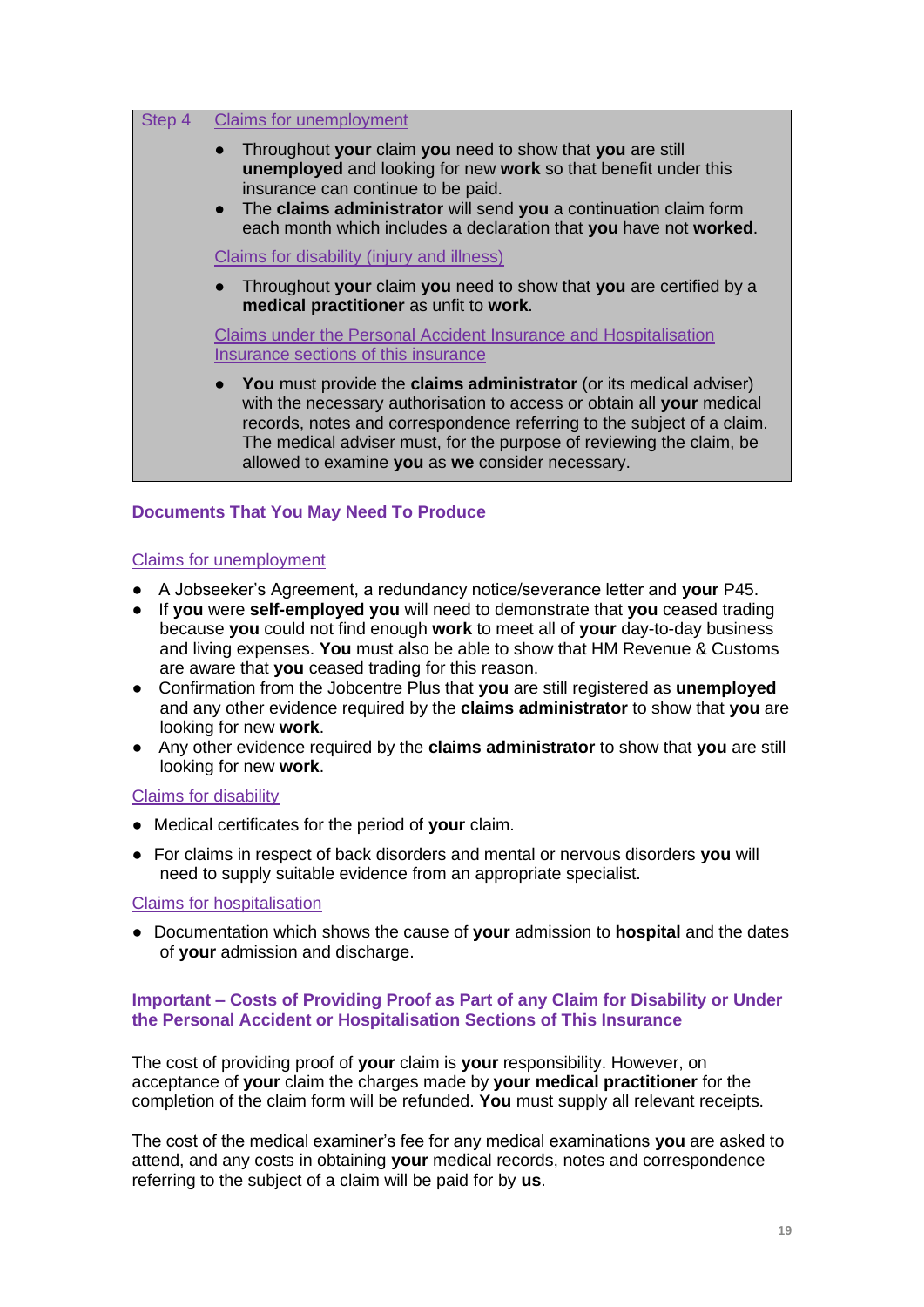# **Fraudulent Claims or Misleading Information**

**We** take a robust approach to fraud prevention in order to keep premium rates down so that **you** do not have to pay for other people's dishonesty. If any claim made by **you** or anyone acting on **your** behalf under this insurance is fraudulent, deliberately exaggerated or intended to mislead, **we** may:

- not pay **your** claim; and
- recover (from **you**) any payments **we** have already made in respect of that claim; and
- terminate **your** insurance from the time of the fraudulent act; and
- inform the police of the fraudulent act.

If **your** insurance is terminated from the time of the fraudulent act, **we** will not pay any claim for any incident which happens after that time and may not return any of the insurance premium(s) already paid.

## **Subrogation/Assignment**

If **you** are injured by, or if **your** death is caused by, someone else's negligence and **we** pay a claim under this insurance, **we** may wish to attempt to recover from that person or organisation some or all of the amounts **we** have paid **you** or a beneficiary. **You** agree that **we** can, therefore, take over **your** legal rights and remedies against anyone who is responsible for the event(s) which lead to **your** claim, but only in relation to, and to the extent of, any payment made under this insurance. If **we** choose to do this, **we** will be responsible for all costs incurred in pursuing a recovery of costs **we** have paid.

**You** or **your** beneficiary (as appropriate) must fully co-operate with **us** and give **us** any assistance **we** need to help **us** to recover some or all the amounts **we** have paid under this insurance. This includes, but is not limited to, (to the extent necessary) transferring to **us your** rights to act but only in relation to, and up to, the amount paid by **us** under this insurance.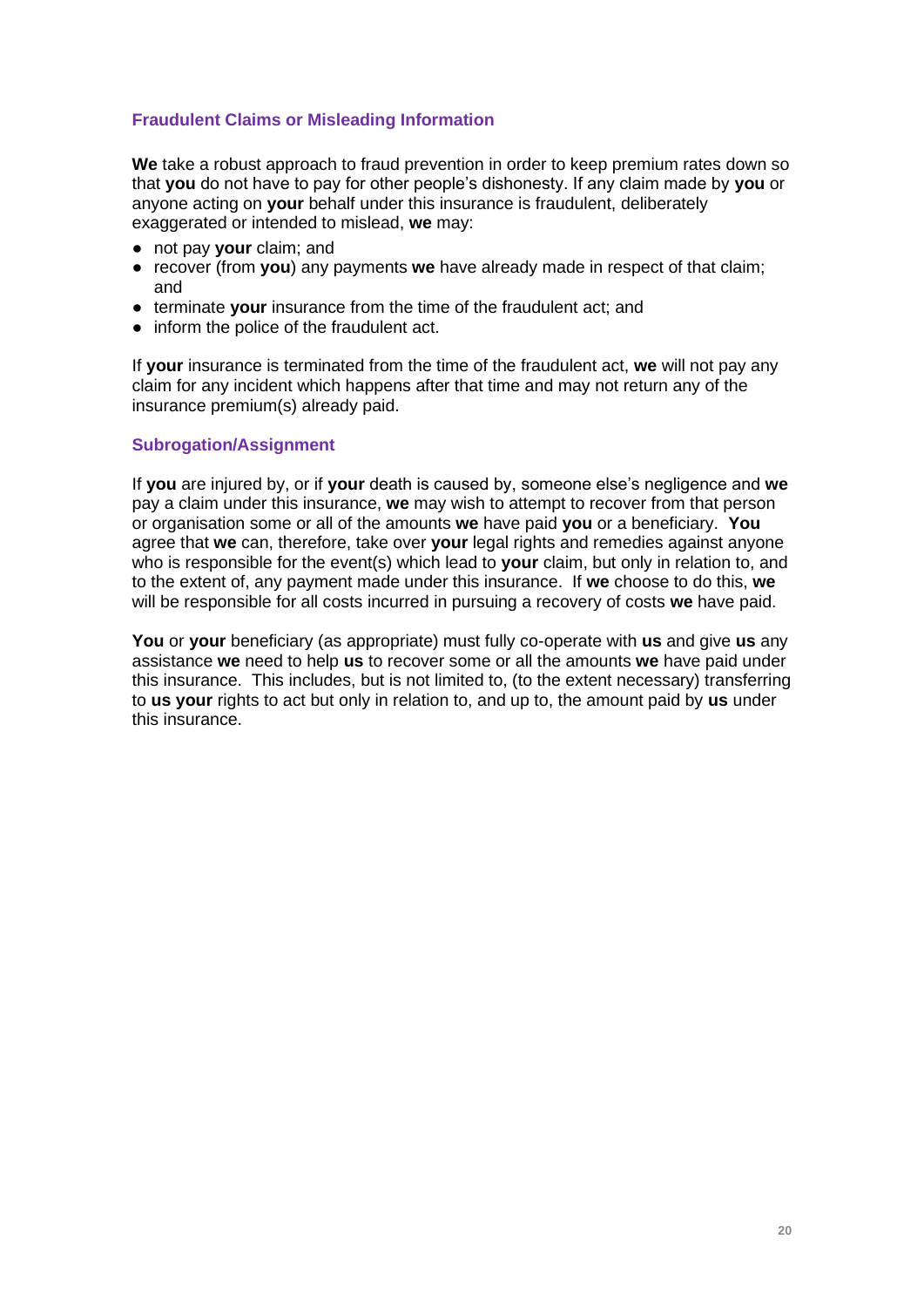# **SECTION 10 – WHEN YOUR COVER WILL END**

Your cover will stop automatically upon any of these events:

- 1. The non-payment of a monthly premium when it becomes due. If this happens, **you** will be contacted and payment will be requested within 14 days. If payment is not received within this period, **you** will be written to again notifying **you** that **your**  insurance has been cancelled.
- 2. **Your** death.
- 3. **Your** 90th birthday. However, where **you** have a valid claim in progress on this date, or if an event has occurred prior to this date which leads to a valid claim, **we** will accept and/or continue to pay **your** claim until it would otherwise have ended under the terms and conditions of **your** insurance.

# **Please Note:**

Whilst cover can continue until your 90<sup>th</sup> birthday, no benefits are payable for **disability** after **you** reach age 75. Cover for **disability** and **unemployment** ceases once **you** retire from **work** and have no intention of **working** again.

- 4. If **you** or **we** cancel **your** insurance in accordance with section 11 "Cancellation of Your Insurance" below.
- 5. **You** cease to have a **Utility Warehouse account**.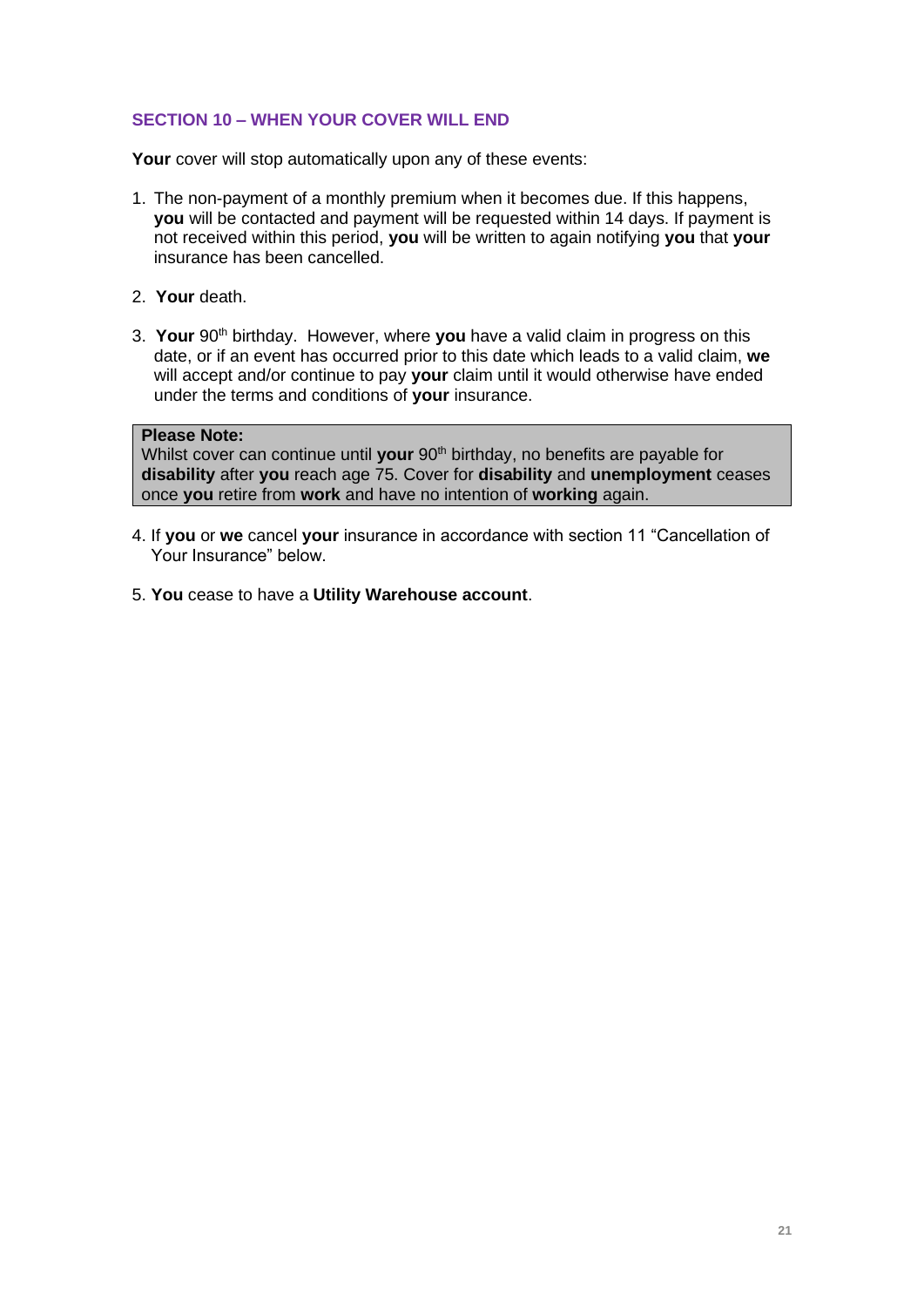# **SECTION 11 – CANCELLATION OF YOUR INSURANCE**

## **Your Cancellation Rights**

**You** can cancel this insurance within 30 days of the **start date**, or if later, within 30 days of the date **you** receive this document and **your** Insurance Schedule. **Your** cover will be cancelled without charge provided **you** have not made a claim and do not intend to make a claim.

**You** can also cancel **your** insurance at any other time. There will be no refund of premium because **you** will only have paid for the cover **you** have already received.

Please contact Utility Warehouse if **you** wish to cancel **your** insurance. Their contact details are given on page 2 of this document.

## **Our Cancellation Rights**

**We** reserve the right to cancel this insurance immediately if **you** commit fraud. If **we** cancel **your** insurance, **we** will do so in writing to the most recent address **we** have for **you**.

If there is a change to the risk which means that **we** can no longer provide **you** with insurance cover, or if **you** display threatening or abusive behaviour towards **us**, Utility Warehouse or the **claims administrator**, **we** will give 60 days' notice, in writing to the most recent postal or email address that **we** have for **you**, that **we** will be cancelling **your** insurance. **You** will continue to receive any benefits for a valid claim if **your claim date** was before the date this insurance was cancelled.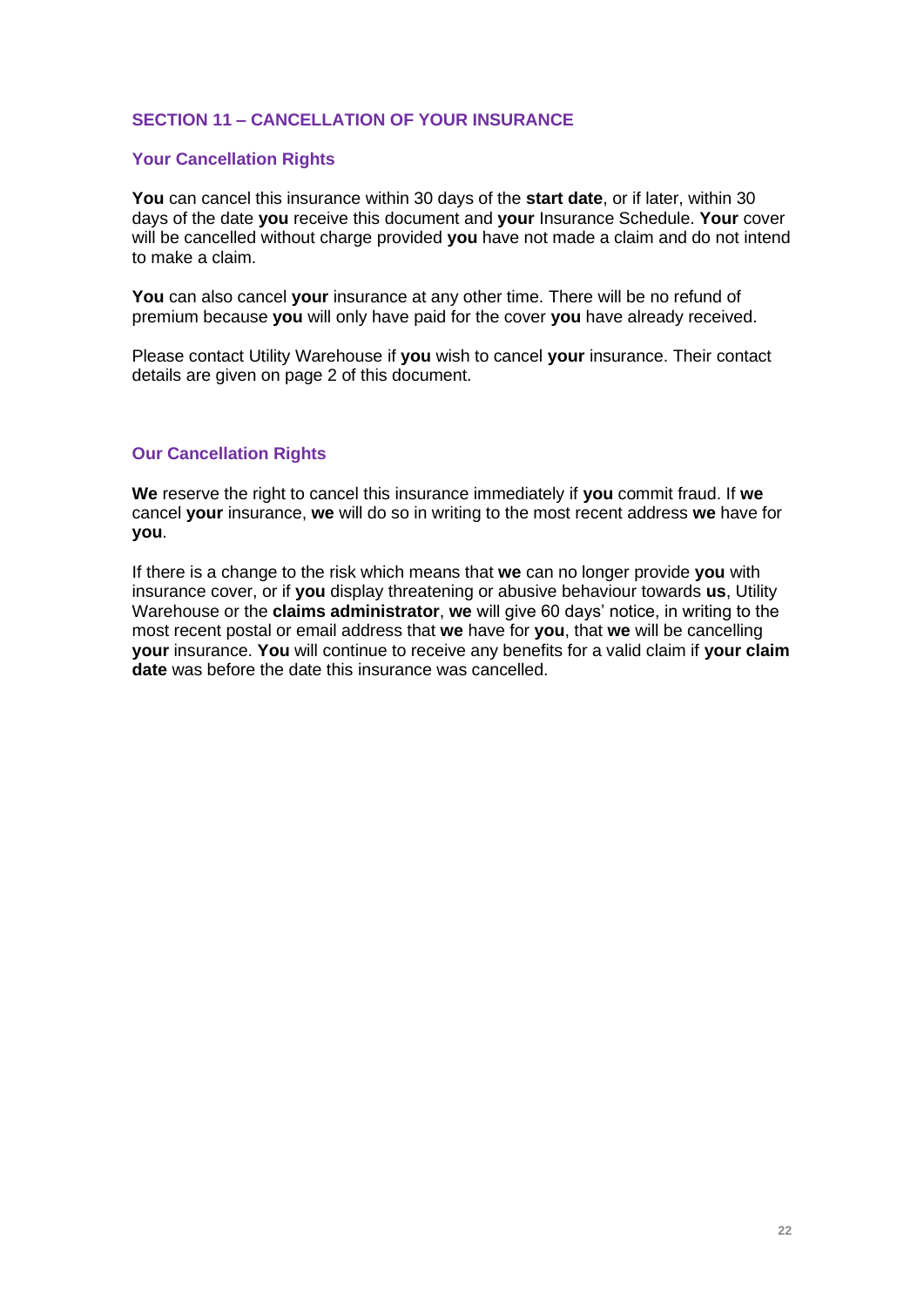## **SECTION 12 – HOW TO MAKE A COMPLAINT**

The aim is to provide **you** with a high quality service at all times, although it is appreciated that there may be instances where **you** feel it is necessary to lodge a complaint.

If **you** do wish to complain, please note the 3 steps below, along with the relevant contact details for each step.

Please take special note that should **you** wish to direct **your** complaint directly to Lloyd's in the first instance, **you** may do so by using the contact information referenced in Step 2 below.

#### Step 1:

In the first instance, if **your** complaint relates to a claim, please direct it to:

Davies Managed Systems Limited PO Box 2801 Stoke on Trent ST4 9DN

Tel: 0333 777 3201 Email: [customer.care@davies-group.com](mailto:customer.care@davies-group.com)

If **your** complaint does not relate to a claim, please direct it to:

Utility Warehouse Limited Network HQ, 508 Edgware Road, London NW9 5AB

Tel: 0333 777 0777 Or on our website https://uw.co.uk/help/contact-us

### Step 2:

Should **you** remain dissatisfied with the outcome of **your** complaint from Utility Warehouse or the **claims administrator**, **you** may refer **your** complaint to Lloyd's. Lloyd's contact information is:

Complaints at Lloyd's Fidentia House Walter Burke Way Chatham Maritime Kent ME4 4RN Tel: +44 (0)20 7327 5693 Email: complaints@lloyds.com Website: www.lloyds.com/complaints

Details of Lloyd's complaints procedure are set out in a leaflet "How We Will Handle Your Complaint", which is available at the website address above. Alternatively, **you**  may ask Lloyd's for a hard copy.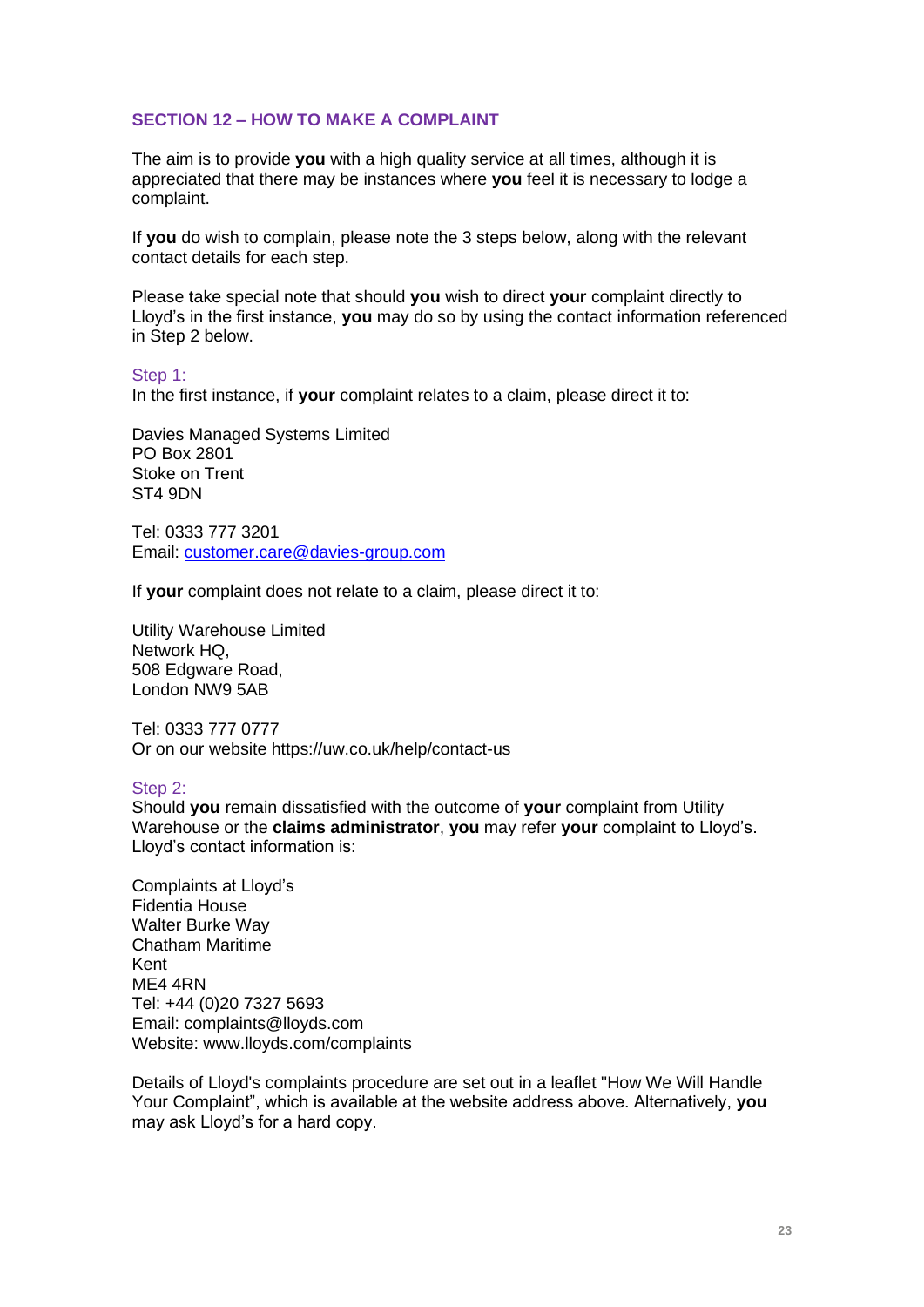## Step 3:

If **you** remain dissatisfied after Lloyd's has considered **your** complaint, **you** may have the right to refer **your** complaint to an alternative dispute resolution (ADR) body.

If **you** live in Great Britain, Northern Ireland or the Isle of Man, the contact information is:

Financial Ombudsman Service Exchange Tower London E14 9SR Tel: 0800 0234 567 (calls to this number are free on mobile phones and landlines). Tel: 0300 1239 123 (calls to this number cost no more than calls to 01 and 02 numbers).

Email: complaint.info@financial-ombudsman.org.uk Website: www.financial-ombudsman.org.uk

If **you** live in the Channel Islands, the contact information is:

Channel Islands Financial Ombudsman PO Box 114 Jersey, Channel Islands JE4 9QG Jersey +44 (0)1534 748610 Guernsey +44 (0)1481 722218 International +44 1534 748610 Facsimile +44 1534 747629

Email: enquiries@ci-fo.org Web: www.ci-fo.org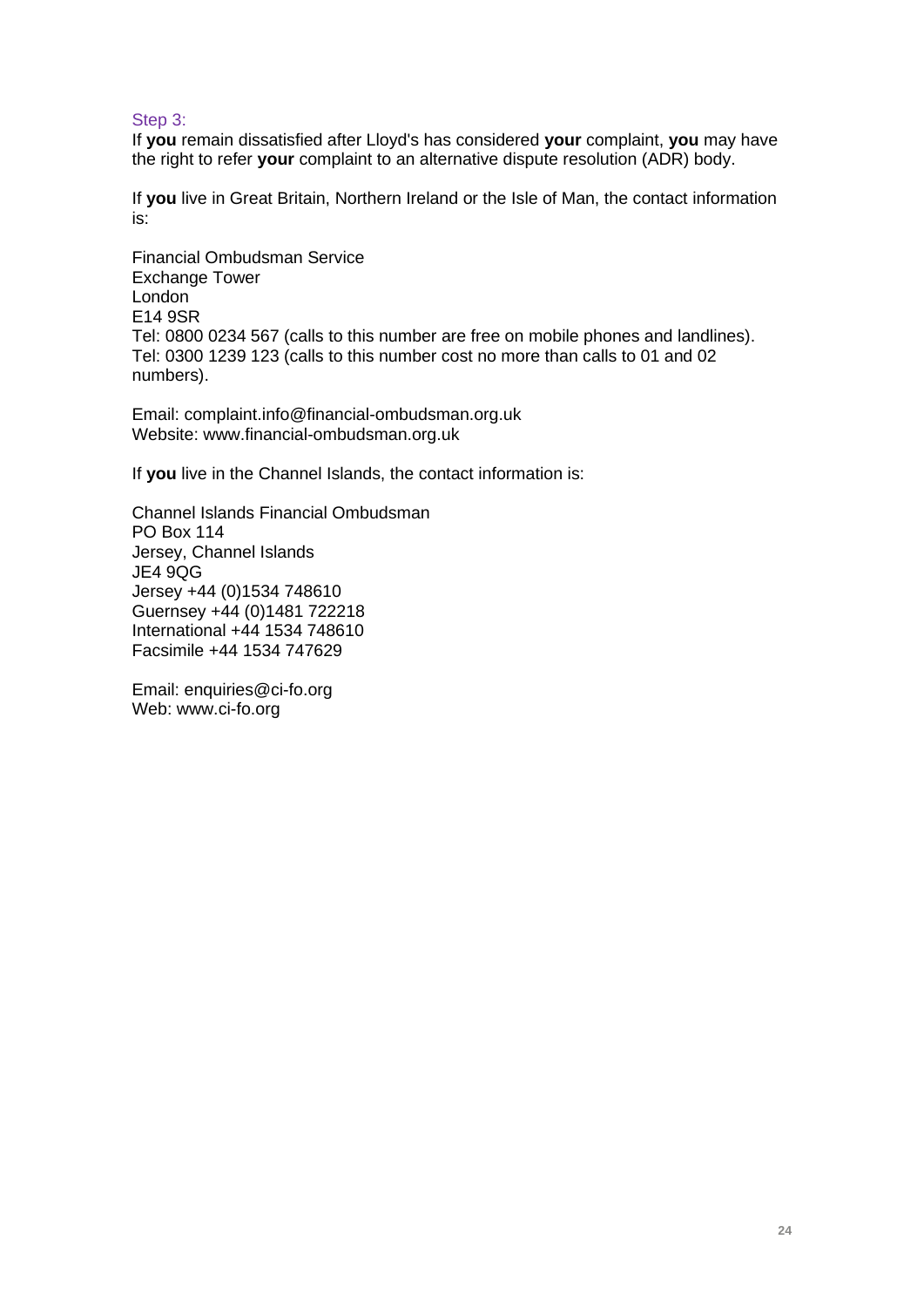# **SECTION 13 – LEGAL, REGULATORY & OTHER INFORMATION**

## **Financial Services Compensation Scheme**

**We** are covered by the Financial Services Compensation Scheme. **You** may be entitled to compensation from the scheme if **we** are unable to meet **our** obligation to **you** under this insurance.

Further information can be obtained from the Financial Services Compensation Scheme, PO Box 300, Mitcheldean GL17 1DY. Tel: 0800 678 1100 (Freephone) or 020 7741 4100. Website: [www.fscs.org.uk](http://www.fscs.org.uk/)

## **Data Protection Notice**

**We** are the data controller (as defined by the Data Protection Act 2018 and all applicable laws which replace or amend it, including the General Data Protection Regulation) who may collect and process **your** personal information.

For full details of what data **we** collect about **you**, how **we** use it, who **we** share it with, how long **we** keep it and **your** rights relating to **your** personal data, please refer to **our** Privacy Notice which is available on **our** website [www.canopius.com/](http://www.canopius.com/)privacy.

If **you** do not have access to the Internet, please write to the Group Data Protection Officer (address below) with **your** address and a copy will be sent to **you** in the post.

In summary:

**We** may, as part of **our** agreement with **you** under this contract**,** collect personal information about **you**, including:

- Name, address, contact details and date of birth
- Financial information such as bank details
- Details of any claim

**We** will also collect personal information about any additional people who **you** wish to be insured under the insurance.

**We** may also collect sensitive personal information about **you**, and any additional people who **you** wish to be insured under the insurance, where the provision of this type of information is in the substantial public interest, including:

● Medical records to validate a claim should **you** be claiming for **disability** or **hospitalisation** or if **you** sustain **bodily injury** in an **accident**.

**We** collect and process **your** personal information for the purpose of insurance and claims administration.

All phone calls may be monitored and recorded, and the recordings used for fraud prevention and detection, training and quality control purposes.

**Your** personal information may be shared with third parties which supply services to **us** or which process information on **our** behalf (for example, premium collection and claims validation, or for communication purposes related to **your** cover). **We** will ensure that they keep **your** information secure and do not use it for purposes other than those that **we** have specified in **our** Privacy Notice.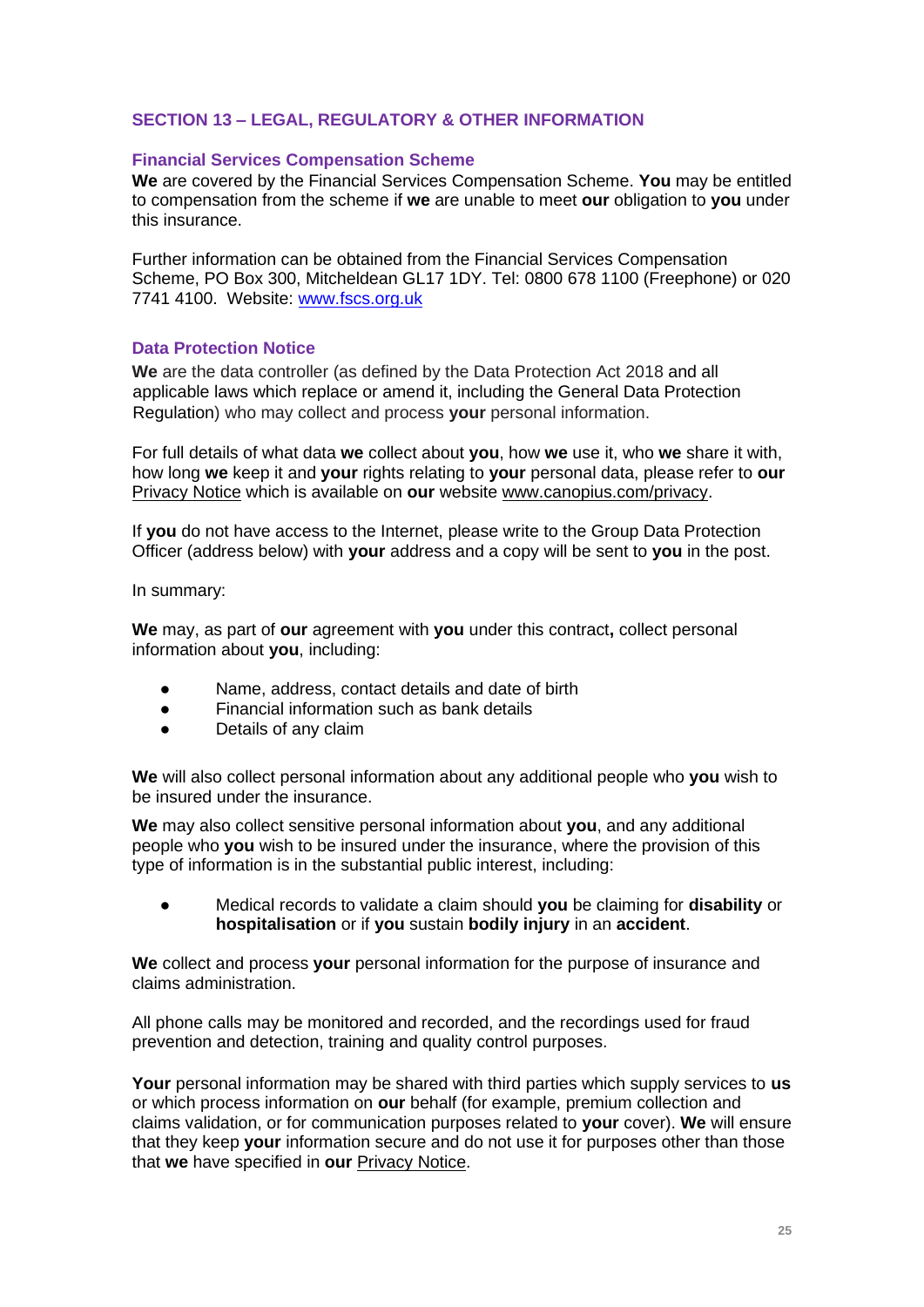Some third parties that process **your** data on **our** behalf may do so outside of the European Economic Area ("EEA"). This transfer and processing is protected by EU Model Contracts which aim to provide the equivalent level of data protection to that found in the EU.

**We** will keep **your** personal information only for as long as **we** believe is necessary to fulfil the purposes for which the personal information was collected (including for the purpose of meeting any legal obligations).

**We** will share **your** information if **we** are required to by law. **We** may share **your** information with enforcement authorities if they ask **us** to, or with a third party in the context of actual or threatened legal proceedings, provided **we** can do so without breaching data protection laws.

If **you** have any concerns about how **your** personal data is being collected and processed, or wish to exercise any of **your** rights detailed in **our** Privacy Notice, please contact:

Group Data Protection Officer, Canopius Managing Agents Limited, Floor 29, 22 Bishopsgate, London EC2N 4BQ. [Privacy@canopius.com](mailto:Privacy@canopius.com) T + 44 20 7337 3700

#### **Safeguarding Your Premium and Claim Payments**

All premium payments from **you** and due to **us** for this insurance and any premium refund that is due to **you** from **us** will be held by Utility Warehouse on **our** behalf. All claim payments that are due to **you** from **us** will be held by the **claims administrator** on **our** behalf.

In these capacities, Utility Warehouse and the **claims administrator** are acting as **our** agent. This means that once a premium is paid to Utility Warehouse it is deemed to have been received by **us** and that all claim payments and premium refunds are not deemed to have been paid until **you** have actually received them.

#### **Rights of Third Parties**

A person who is not a party to this insurance has no right under the Contracts (Rights of Third Parties) Act 1999 to enforce any term of this insurance, but this does not affect any right or remedy of a third party which exists or is available apart from that Act.

For **your** information, the Contracts (Rights of Third Parties) Act 1999 allows a person who is not a party to a contract to be able to enforce that contract if the contract expressly allows him/her to or if the contract confers a benefit upon him/her. However, the Act will not be applied if the parties make it clear in the contract that the third party does not have the right to enforce it. For further guidance please see www.legislation.gov.uk or contact the Citizens Advice Bureau.

#### **Assignment**

**You** cannot transfer any rights under this insurance to anyone else.

#### **Law and Jurisdiction**

This insurance shall be governed by the laws of England and Wales and subject to the non-exclusive jurisdiction of the courts of England.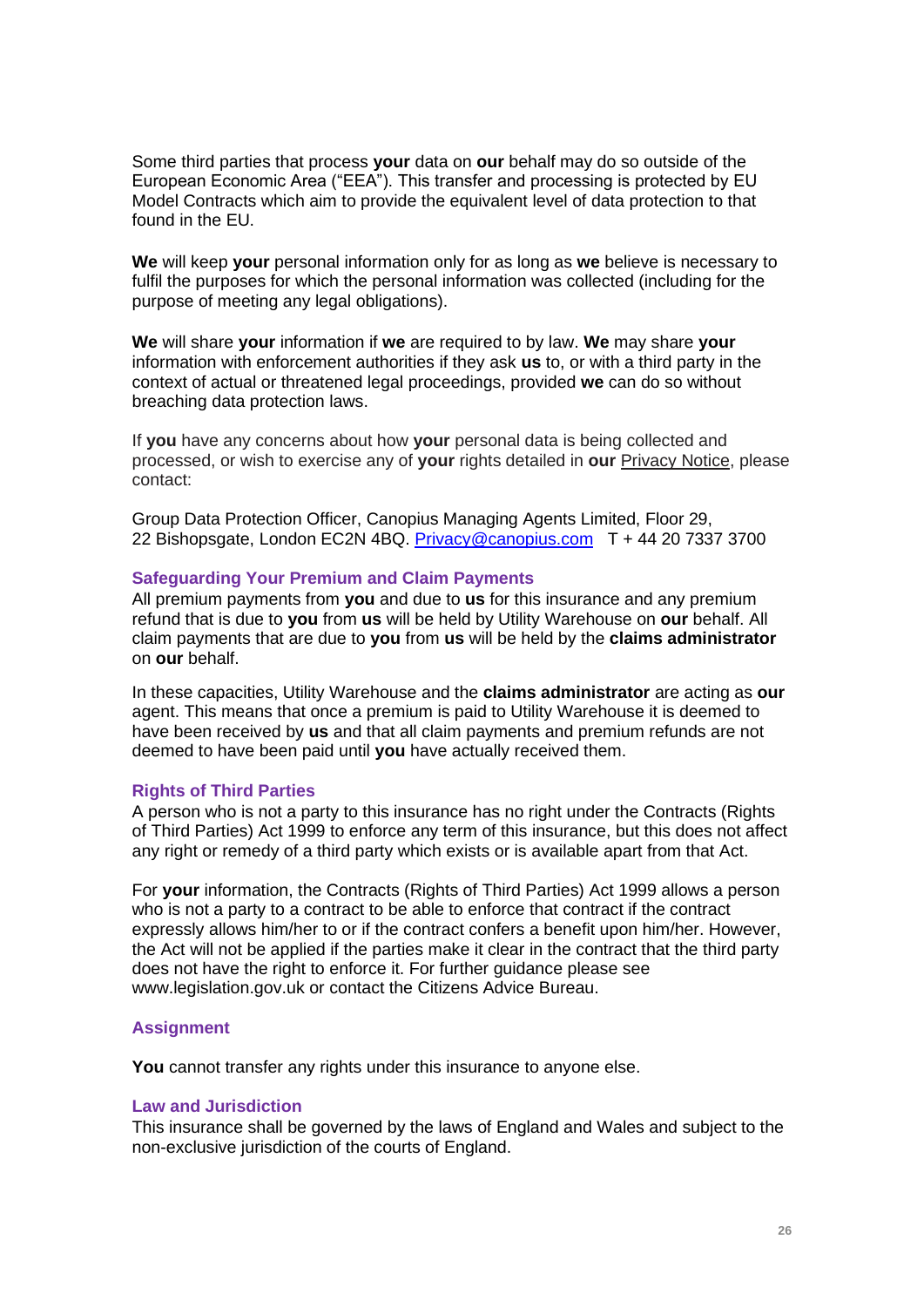## **Sanctions**

**We** shall not provide any benefit under this insurance to the extent of providing cover, payment of any claim or the provision of any benefit where doing so would breach any sanction, prohibition or restriction imposed by law or regulation.

## **Several Liability**

The subscribing insurers' obligations under contracts of insurance to which they subscribe are several and not joint and are limited solely to the extent of their individual subscriptions. The subscribing insurers are not responsible for the subscription of any co-subscribing insurer who for any reason does not satisfy all or part of its obligations.

### **The Insurers**

This insurance is underwritten by Lloyd's syndicate 4444 which is managed by Canopius Managing Agents Limited. Canopius Managing Agents Limited's registered office is Floor 29, 22 Bishopsgate, London, EC2N 4BQ. Registered in England no. 01514453.

## **Regulatory Details**

Canopius Managing Agents Limited is authorised by the Prudential Regulation Authority and regulated by the Financial Conduct Authority and the Prudential Regulation Authority. Firm Reference: 204847.

Utility Warehouse Limited is authorised and regulated by the Financial Conduct Authority. Firm Reference: 766672.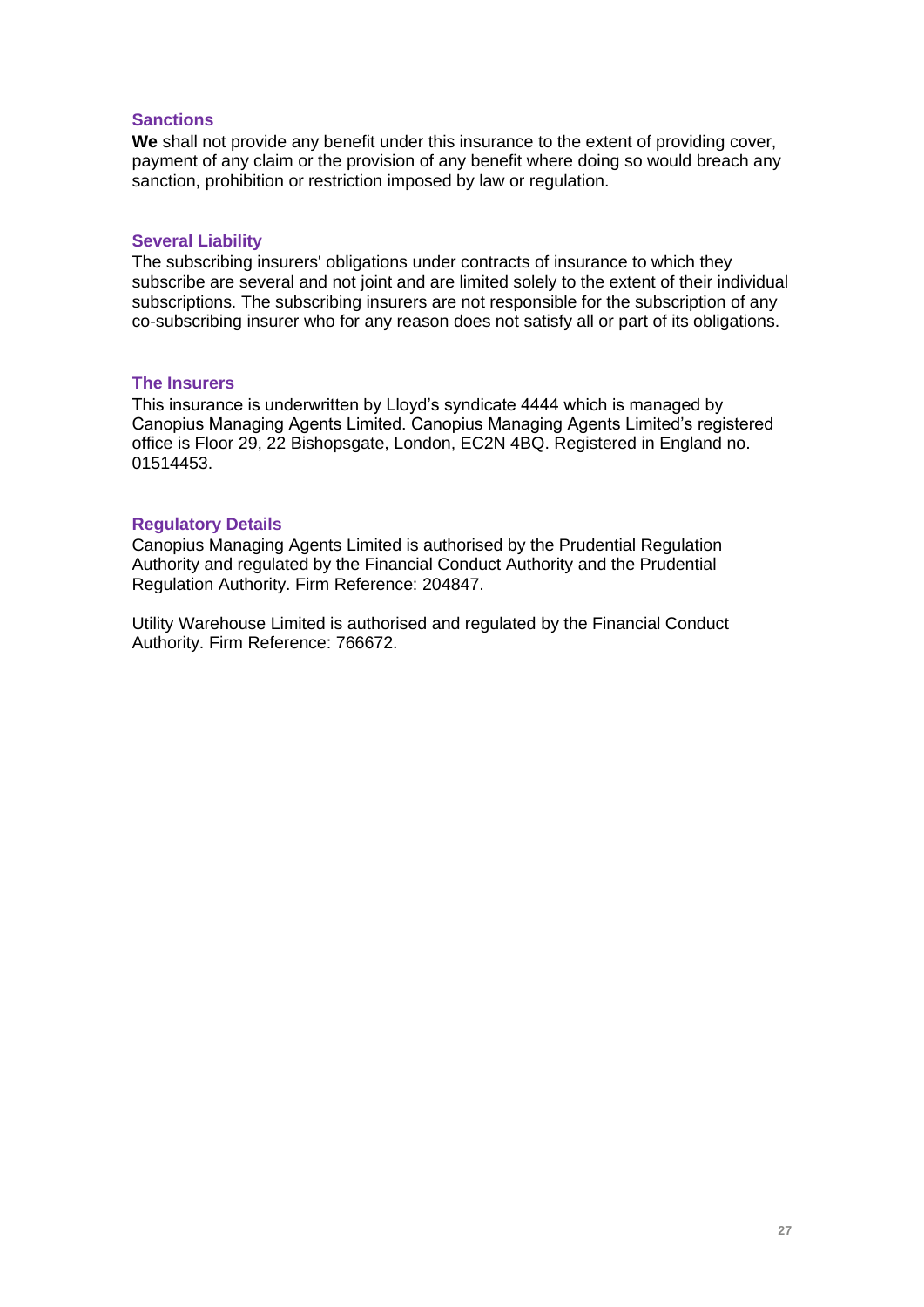## **SECTION 14 – DEFINITIONS**

Whenever the following words or expressions appear in **bold** type in this document, they have the meaning given below.

**"Accident/Accidental"** – An unexpected, unforeseen and unintentional incident that occurs within the **territorial limits** and during the **operative time**, and which results in **bodily injury**.

**"Accidental death"** – Death as a direct result of an **accident**.

**"Active war"** – **Your** active participation in a **war** where **you** are deemed under English Law to be under instruction from or employed by the armed forces of any country.

**"Bodily injury"** – Injury which is caused solely by **accidental** means and which, solely and independently of any other cause, results in **your** death, **hospitalisation** or disablement within 24 calendar months from the date of the **accident**.

**"Claim date"** - The date **your** claim starts.

- For **disability** claims, this is the date **you** are first issued with a medical certificate by a **medical practitioner** confirming that **you** are totally unable to carry out the duties of **your work***.*
- For **hospitalisation** claims, it is the date **you** are first admitted to a **hospital** as an inpatient on the advice of a **medical practitioner**.
- For **unemployment** claims it is the date **you** first register with Jobcentre Plus (or any other work support service acceptable to **us**) in the **United Kingdom** as **unemployed**. Please note that if **you** receive a **payment in lieu of notice**, **your** claim cannot start until the end of the notice period that would otherwise apply.
- For claims under the Personal Accident Insurance section of this insurance, this is the date of an **accident**.

**"Claim waiting period"** - A period of 30 consecutive days for which, immediately following the **claim date**, **you** will need to be continuously **unemployed** or unable to **work** due to **disability**, before **we** can consider a claim under this insurance.

**"Claims Administrator"** – Davies Managed Systems Limited.

**"Compulsory redundancy"** - Where **you** receive written notice from **your** employer that the **permanent contract** of employment **you** hold is being terminated against **your** wishes because either:

- **your** employer has stopped trading (or soon will) either totally or just in the place they employed **you**; or
- **your** employer has decided that the specific job **you** do for them is (or soon will be) no longer needed.

Please note that voluntary redundancy is not covered.

**"Disability"** - Being unfit to **work** because of an injury or illness. This must be certified by a **medical practitioner** and leave **you** totally unable to carry out **your work**.

**"Fixed-term contract"** - A contract of employment which is for a specific term.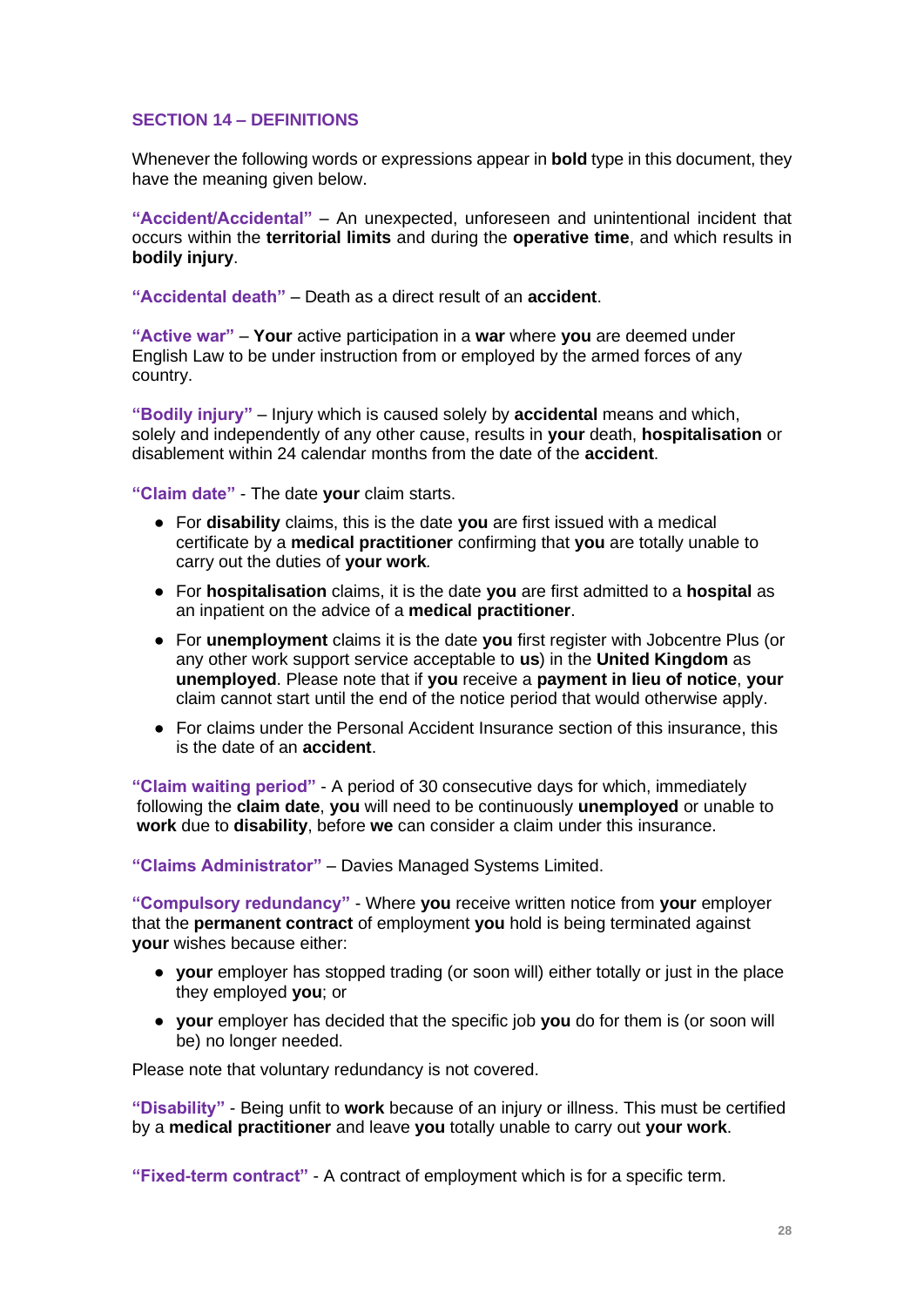**"Hospital"** – A legally registered establishment for ill or injured persons, which provides:

a) Medical and surgical treatment; and

b) 24-hour nursing care by registered nurses.

This does not include:

- A convalescent, self-care or rest home;
- A hospital department which has the role of a convalescent or nursing home;
- A hospice; or
- A facility whose primary purpose is for the diagnosis, treatment and management of mental health.

**"Hospitalisation/hospitalised"** – Being admitted to a **hospital** as an inpatient on the advice of a **medical practitioner**.

**"Initial exclusion period"** – The first 90 days of cover during which an **unemployment** claim cannot be made.

**"Loss of limb(s)"** - Means permanent loss by physical separation of a hand at or above the wrist or of a foot at or above the ankle and includes permanent total and irrecoverable loss of use of **your** hand, arm, foot or leg.

**"Loss of sight"** - Means permanent and total loss of sight which **we** will consider as having happened:

- in both eyes once **your** name has been added to the Register of Blind Persons on the authority of a fully qualified ophthalmic specialist; or
- in one eye when the degree of sight you have left is 3/60 or less on the Snellen scale (meaning **you** can see at not more than three feet what **you** should be able to see at sixty feet).

**"Maximum benefit" –** The most **we** will pay for any one claim for **disability** or **unemployment** under this insurance, being 6 **monthly benefit** payments.

**"Medical practitioner"** - A doctor, consultant or medical specialist who is registered or licensed to practice medicine or dentistry under the laws of the country in which they practice and who is not **you**, **your** partner or a member of **your** immediate family.

"**Monthly benefit**" – The monthly amount payable when **you** have a valid claim for **disability** or **unemployment**. This will be 65% of **your normal income** (as defined below) subject to a maximum payment of £750 per month.

#### **"Normal income"** - Means one of the following:

If **you** are employed under a **permanent contract** or a **fixed-term contract -** the monthly average of **your** gross income from **your** employment in the twelve months immediately prior to **your** claim.

 If **you** are **self-employed -** the monthly average of the annual income **you** declared to HM Revenue & Customs on **your** self-assessment tax return for the previous tax year (the tax year immediately prior to the tax year in which the claim occurs). Please note: This means **your** personal income and not that of **your** business.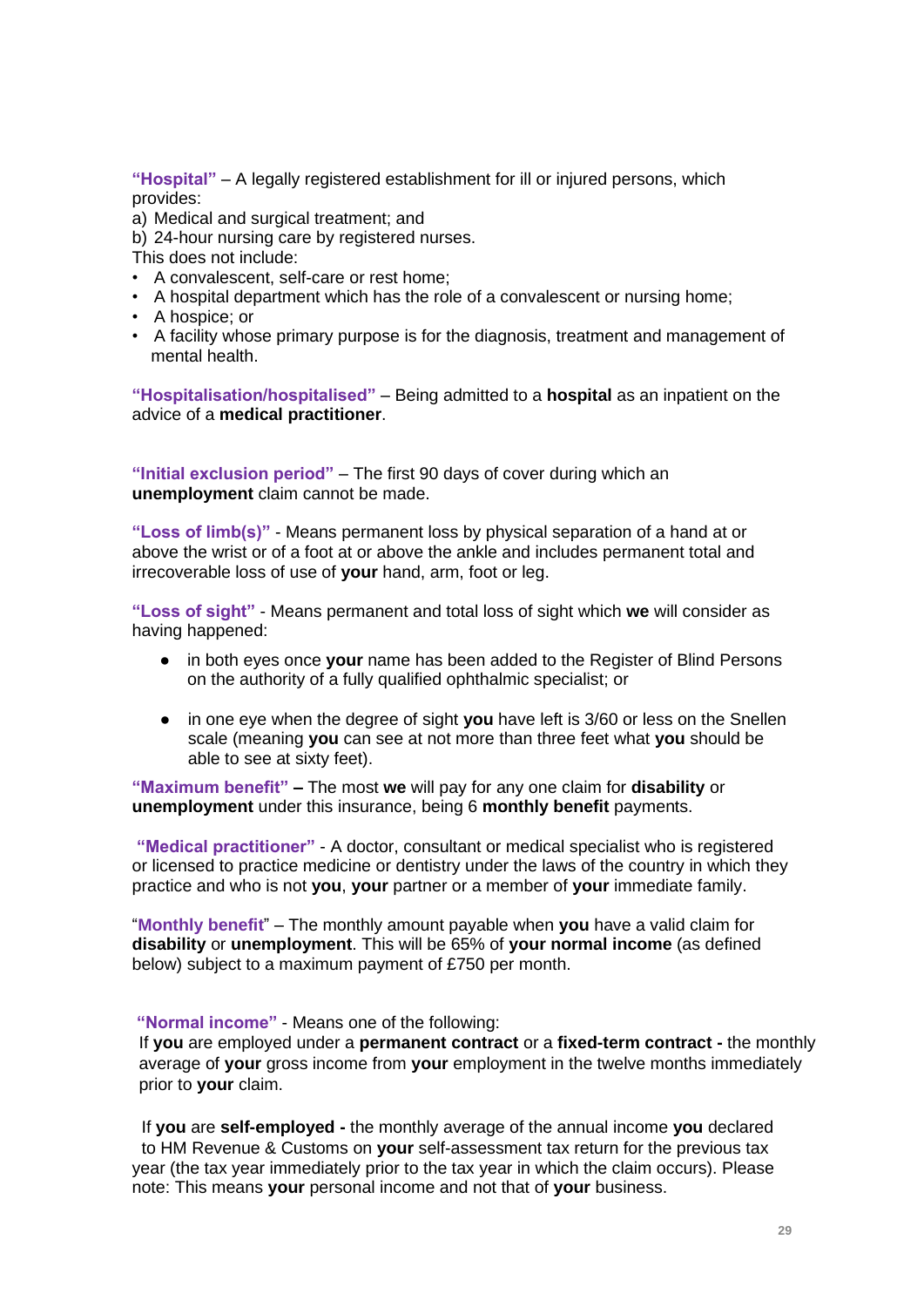**"Nuclear risks"** – Ionising radiation or contamination by radioactivity from any nuclear fuel or from any nuclear waste from the combustion of nuclear fuel or radioactive toxic explosive or other hazardous properties of any explosive nuclear assembly or nuclear component thereof.

**"Operative time"** – 24 hours a day.

## **"Payment in lieu of notice"** - One of the following:

- a) Any payment **you** receive that relates to the notice period **your** employer should have given **you** under **your** contract of employment or letter of appointment; or
- b) Any part of a compensation payment for loss of employment (including any part of a payment under a settlement agreement) that is directly or indirectly related to the notice period **your** employer should have given **you** under **your** contract of employment or letter of appointment.

**"Permanent contract"** - An open-ended contract of employment with no specific termination date and which could continue until **you** retire.

**"Permanent total disablement"** – This has different meanings as shown below, depending on whether **you** are in any form of paid employment when the **accident** which causes **your** disablement occurs:

● If **you** are **working** when the **accident** which causes **your** disablement occurs, permanent total disablement means:

 Loss of physical or mental ability which occurs because of **bodily injury** within 24 months of the date of the **accident**, to the extent that **you** are unable to do the material and substantial duties of **your** occupation ever again. The material and substantial duties are those that are normally required for, and/or form a significant and integral part of, the performance of **your** occupation that cannot reasonably be omitted or modified. **Your** occupation means **your** trade, profession or type of work **you** do for profit or pay. It is not a specific job with any particular employer and is irrespective of location and availability. A **medical practitioner** must reasonably expect that the disablement will last throughout life with no prospect of improvement, irrespective of when the cover ends or **you** expect to retire.

● If **you** are not in any form of paid employment when the **accident** which causes **your** disablement occurs, permanent total disablement means: Loss of physical or mental ability which occurs because of **bodily injury** within 24 months of the date of the **accident**, to the extent that **you** will be unable ever to complete the material and substantial duties of a clerical/administrative occupation. The material and substantial duties are those that are normally required for, and/or form a significant and integral part of, the performance of a clerical/administrative occupation that cannot reasonably be omitted or modified. A **medical practitioner** must reasonably expect that the disablement will last throughout life with no prospect of improvement, irrespective of when the cover ends.

**"Self-employed"** - A sole trader, director or partner or a shareholder of 20% or more in a company which employs **you**. **We** will also consider **you** to be self-employed if **you**  are employed in a company or business where **your** spouse, civil partner, parent, child, brother or sister meet any of these conditions.